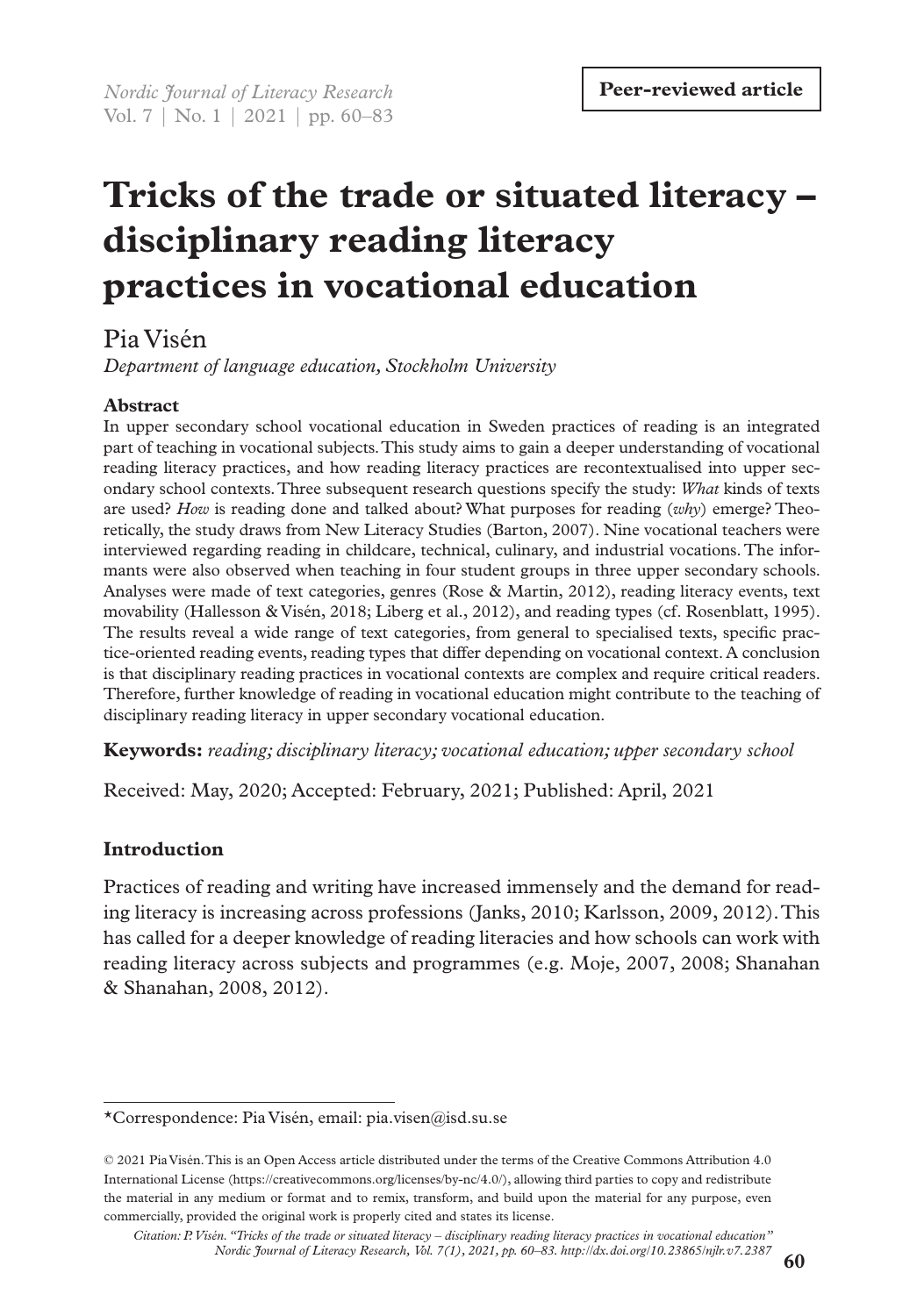The present study was conducted in Sweden. In Sweden, 12 out of 18 national upper secondary school programmes are vocational programmes.1 Approximately one third of Swedish upper secondary students are enrolled in vocational programmes. In 2019, 37,2% of applications to upper secondary school were applications for vocational programmes and 62,8% applications for higher education preparatory programmes (Skolverket, 2020). Both vocational and higher education preparatory programmes are three years and contain 2500 upper secondary school credits. In vocational programmes 600 credits come from subjects common to all secondary school programmes, like history, maths and Swedish. Remaining credits, 1900, are from programme specific school subjects. Vocational students also do 15 weeks of workplace-based learning over the three years in the programme. Upper secondary school vocational programmes lead directly to a vocational exam. In all vocational programmes students can choose to take extra subject courses in e.g. Swedish and maths, so as to qualify for tertiary education as well as receiving a vocational exam. High drop-out rates and vocational students' not passing programme specific subjects have been noted, whereas general subjects such as Swedish and maths are passed to a larger extent (cf. Skolinspektionen, 2013). A suggested possible reason for the high drop-out rates is specific and complex literacy demands (cf. Skolinspektionen, 2013). In spite of this, practices forming reading literacy in vocational areas and subjects is largely a field that remains to be investigated. The languages and literacies of subjects such as history and science on the other hand, have been studied by for instance Schleppegrell (2004), and reading literacies in the disciplines of maths, chemistry, and history by Shanahan and Shanahan (2008, 2012).

Research shows that disciplinary reading literacy practices have specific features (Shanahan & Shanahan, 2008). Historians interpret meaning through the lens of the author's perspective, while chemists consider the author as a quality screen when choosing text (ibid.). Chemists go back and forth between the texts' different representations to encompass meaning (ibid.). Shanahan and Shanahan argue that disciplinary literacy is the literacy of the expert, and in relation to the progressing complexity of the literacy skills needed as the specialisation of subjects and texts increases through school, the need for disciplinary literacy teaching increases (2008, 2012). In the same way, it can be assumed that the disciplinary reading literacies of vocational areas are specific and that the teaching, therefore, requires specific insights (cf. e.g. Buch, 2015, 2020; Darvin, 2004; Kabel et al., 2009).

This article presents a study of reading literacy practices in vocational contexts and in vocational education contexts, aiming to contribute to the knowledge in this field.

<sup>&</sup>lt;sup>1</sup> As well as national vocational programmes, the upper secondary school system also includes apprenticeship programmes. Apprenticeship programmes are also three years and contain some school subjects, but in an apprenticeship programme 1250 out of the 2500 credits are apprenticeship in a work place.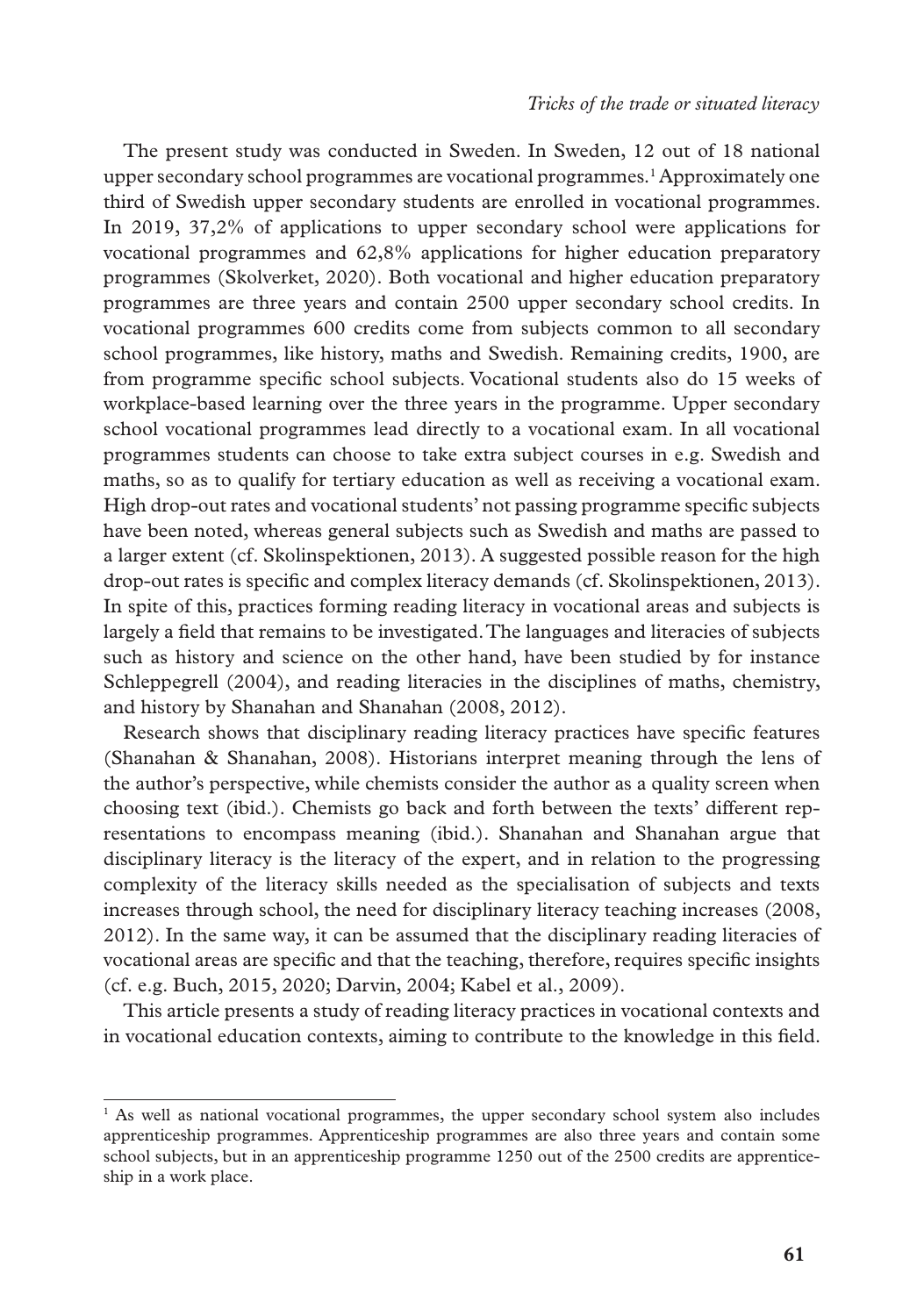### **Previous research**

Disciplinary literacy can be described as a triangle relating practices of academy, workplace, and society (Airey, 2011). Different disciplines, located at some point within the triangle, emphasise different aspects of literacy. Disciplinary literacies can be regarded as forms of literacy functional in specialised settings. Among engineers and in academic engineering education e.g., lists are part of central literacy practices for structuring and communicating information and instructions (Hållsten, 2008). The active participants are the literacy experts, and to develop disciplinary literacy is to develop the ability to participate in the literacy practices (Airey, 2011).

Since texts are seen as tools in the professional sphere, literacy practices are part of the learning of vocational knowledge (cf. Karlsson, 2009, 2012; Lindberg, 2010). Vocational students therefore read texts to accomplish tasks, and they need to learn to use the texts in relation to the task at hand (Lindberg, 2010).

Danielsson and Selander (2014) analyse school texts, including a multimodal text for the subject of welding in the Industrial Technology programme. They show how images tend to illustrate the verbal text, and also that the text is highly theoretical despite its practical aim (Danielsson & Selander, 2014). Further, that the welding text uses a linguistic style which resembles natural science discourse due to the use of specific terminology as well as grammatical metaphor (ibid.). The complexity of texts used in vocational programmes is highlighted by Buch (2020) in systemic-functional analyses. Buch (2020) argues that stronger literacy skills can support vocational students' meaning-making when reading but also their position in society. Buch (2015) finds three macrogenres of texts in vocational teaching: texts regulating teaching, texts constructed by teachers and specialised texts. The specialised texts depend highly on terminology, and teacher talk therefore functions as a mediating tool for students' meaning-making (Buch, 2015). Further, a Danish study shows that the readability of a text book in bricklaying is complicated by technical vocabulary, complex syntax, passive clauses and nominalisations, and that the complexity of the text required the teacher to guide the students in the use of the text (Kabel et al., 2009).

Vocational texts position their readers in certain literacy roles, as someone recontextualising and transferring knowledge, as someone awaiting orders, or as a commited partner (Karlsson, 2009). Being able to enter several different literacy roles may therefore be key to flexibility and successful problem solving (Karlsson, 2009). Another way of putting this is that the text contains expectations on its reader, i.e. is written for a model reader. Lilja Waltå (2016) studied textbooks in the subject of Swedish for upper secondary vocational programmes and identified how expectations for reading achievement, processing, and analysing both literary and non-fictional texts constructed a presumed vocational model reader that is uncritical, seeking factual knowledge, escaping the deeper meanings of the texts.

However, a large-scale ethnographic study of different trades in Britain shows varied and complex uses of writing (Ivanić et al., 2009). Hellne-Halvorsen also found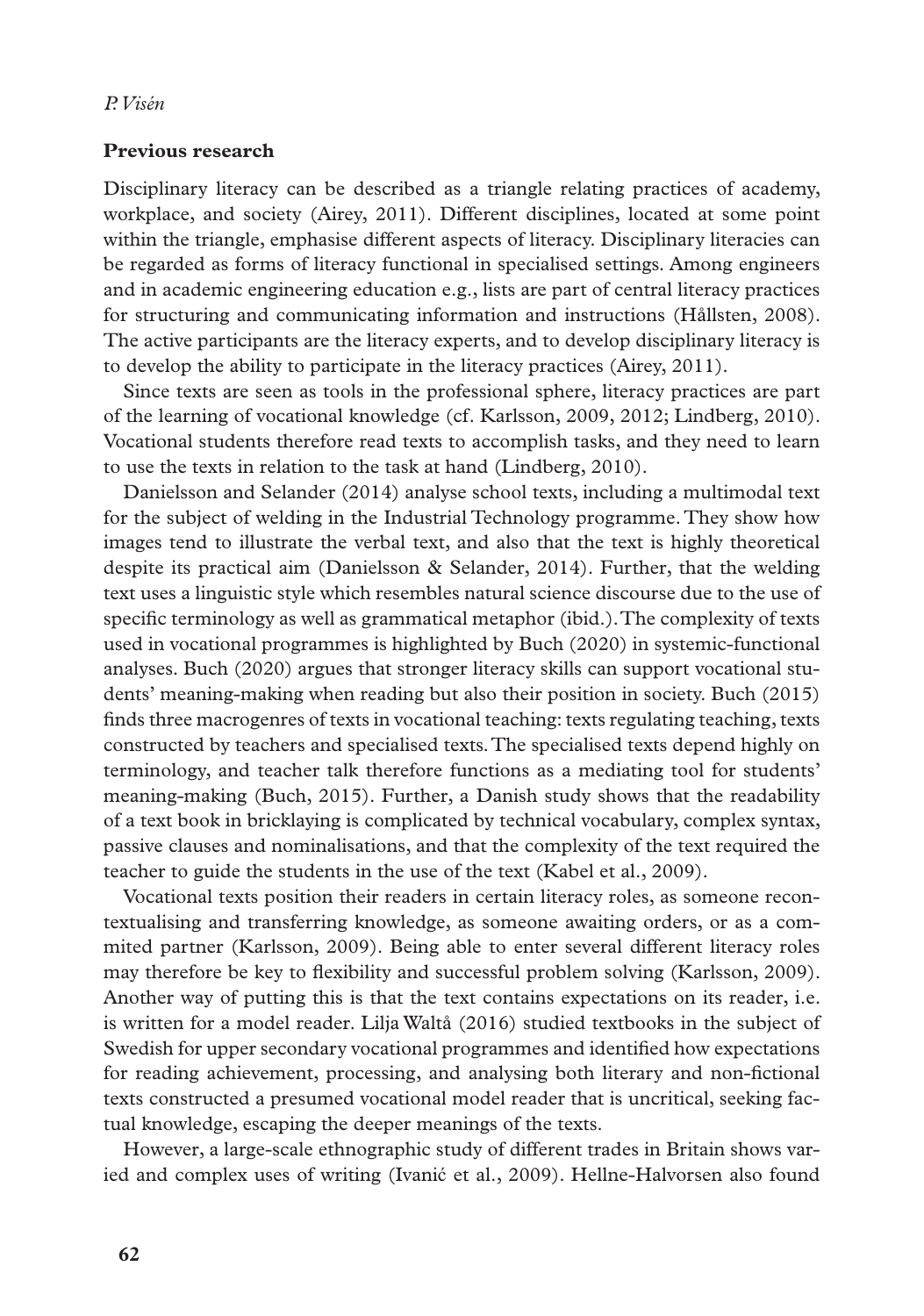that vocational teachers use literacy practices as mediating tools to build students' disciplinary knowledge: writing to store knowledge, reflect, or to assess practical tasks (2014). Westman (2009), studying writing practices in Swedish upper secondary vocational education, found practices involving note-taking, answering questions, and writing work reports. Meanwhile, reading practices appeared to be more prevalent than writing (Westman, 2009).

Interview studies of vocational tutors in carpentry and automotive technology, as well as analyses of textbooks and student writing, show how literacy practices are dominated by reading practices where a wide variety of texts are read, comprising complex literate demands (Parkinson & Mackay, 2016). Nevertheless, vocational students experience difficulties when meeting the reading practices of the workplace in their workplace-based learning and use strategies like asking for help rather than reading independently (Olofsson, 2011). This indicates a gap between the reading taught in school and the reading expected in the workplace (cf. Karlsson, 2009). However, difficulties caused e.g. by the complexity of vocational texts were addressed in a New Zealand action research project where aspects of literacy methodology were introduced, which improved vocational learning and teaching (Schwenger, 2018).

Meanwhile, vocational educators in Culinary arts, Equestrian, and Health care programmes in a New York vocational school used a plethora of texts and efficient ways of reading were applied for specific purposes (Darvin, 2004, 2006). The texts were read to accomplish particular goals and to gain specific information. The texts were often not read in linear, sequential patterns but rather in: "bits and pieces to solve problems, research and enhance particular stages of the projects in which they are engaged" (Darvin, 2006, p. 12). Darvin shows that literacy practices in vocational education are aligned with literacy practices in the workplace. However, the vocational teachers do not see their work with literacy as reading:

The culinary instructor did not define a good reader as someone who can read and follow a recipe accurately. The auto mechanic did not define a highly literate person as someone who can decipher a diagram or schematic properly. They see those abilities as being "tricks of the trade," whereas reading and literacy are still seen as school-related or academic only. (Darvin, 2006, p. 16)

Ideas of vocational work with texts as not being reading might shape work with reading in vocational education. Therefore, further knowledge of what disciplinary reading literacy in vocational education can be may contribute to developing both more critical perceptions of reading, as well as ways of teaching vocational disciplinary literacies. Against this background, researching vocational disciplinary reading literacies both outside and within educational contexts is of interest in the work to develop knowledge about disciplinary literacies.

In spite of an increasing research interest in vocational literacy, there is a lack of research that investigates what vocational reading literacy entails and what aspects of vocational reading literacy that are taught and acted out in vocational education. This article is trying fill this gap by an investigation of vocational disciplinary reading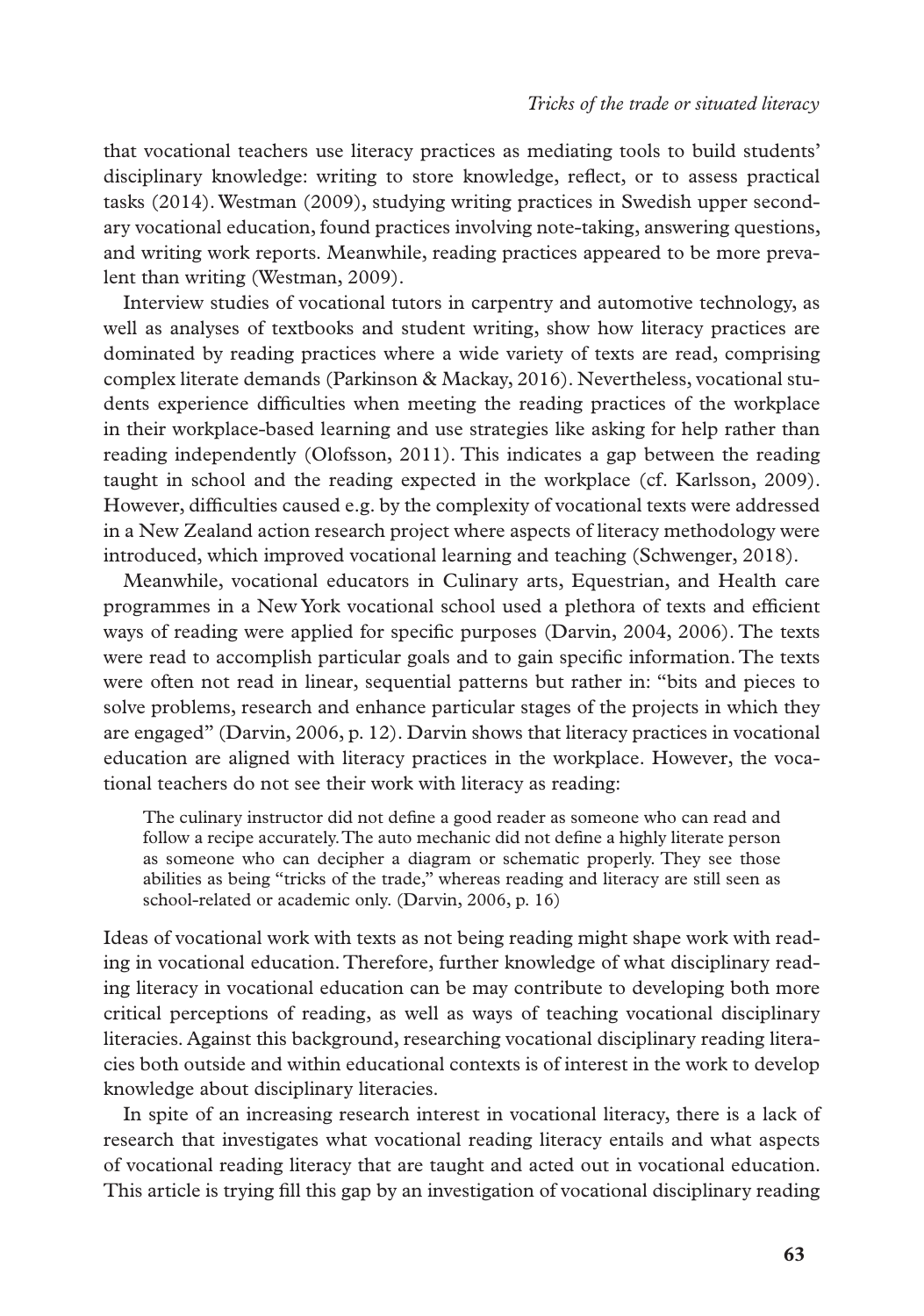literacy practices in relation to vocational disciplinary reading literacy practices in upper secondary school.

# **Aim and research question**

Thus, the aim of this study is to give an overview of vocational disciplinary reading literacy practices as expressed by vocational literacy experts, $^2$  and of the recontextualisation of vocational disciplinary reading literacy practices in Swedish upper secondary school. The overriding research question in this study is:

• How are vocational disciplinary reading literacy practices recontextualised into upper secondary school contexts?

The subsequent research questions are:

- What kinds of texts are used?
- How is reading done, as well as talked about?
- What purposes for reading emerge? (Why)

The questions are answered by analysing the material in two steps,

- first, the what, how, and why of the vocational literacy experts' reading practices are analysed,
- second, the what, how, and why of the reading practices in upper secondary school are analysed.

# **Method and material**

The empirical material for this study consists of observations, texts, and interviews. The material was collected in three upper secondary schools in municipalities in different regions of Sweden. Ethical considerations were observed in line with the principles of the Swedish Research Council (2017).

Nine informants, teaching in four different upper secondary vocational programmes, were observed in their role as vocational teachers and interviewed in their role as vocational literacy experts in different areas: three informants from Child and Recreation (CR), two informants from Industrial Technology (InT), two informants from Vehicle and Transport (VT), and two informants from Restaurant Management and Food (RF). 62 students participated in the observations: 21 CR, 17 InT, 13 VT, 11 RF. The programmes were chosen to represent a variety of upper secondary school vocational programmes. For instance, gender was considered in that two of the programmes, CR and RF, usually have mainly female students and two, InT and VT, usually attract mainly male students. Recruitment was considered including a width of vocations to include aspects of care, construction, design, creativity and repairs.

<sup>&</sup>lt;sup>2</sup> The vocational literacy experts in this study are nine vocational teachers with vocational training and long previous and present professional experience in different vocations. See section on method and material for further specification.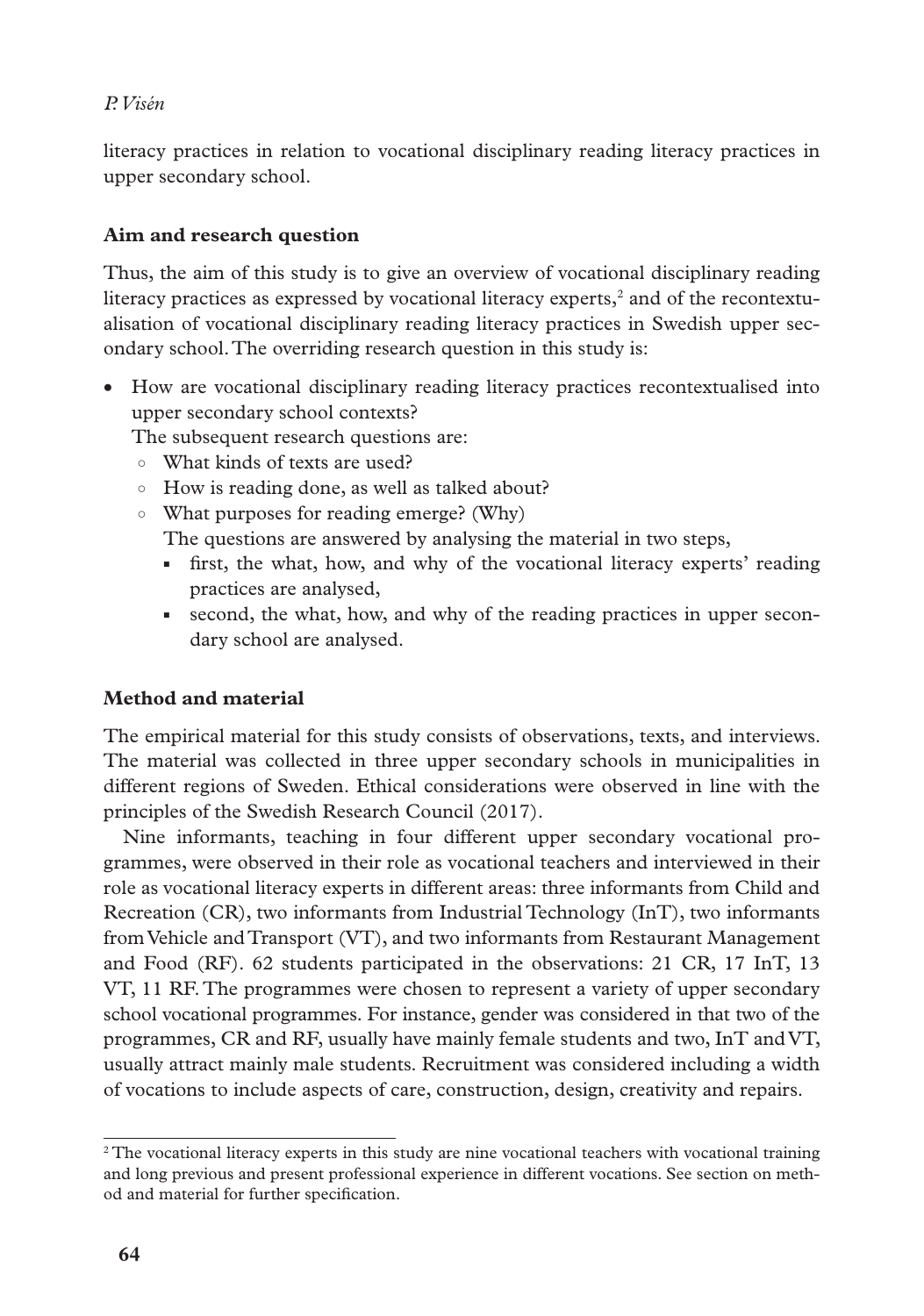Observations of teaching and learning activities were conducted in classrooms and school workshops or kitchens through the course of one year, for five to six days of teaching in one student group in each programme. The observed lesson time amounts to a total of 60 hours. The observations were documented by video and audio recordings, field notes and photos. Segments relevant for analyses were transcribed. Informal interviews were done with the VT students.<sup>3</sup> The observations serve to give insight into the situated pedagogically recontextualised vocational disciplinary reading literacy practices as acted out in upper secondary school contexts.

The observed subjects are:

- CR: special education, leadership, nature guiding, children's development
- InT: materials studies, welding, carpentry, design, CAD/computer aided design
- VT: cars repair and systems technology, vehicle branch conditions
- RF: foods and nourishment studies, restaurant and foods branch conditions

The texts that were collected consist of the educational and vocational texts that were observed being read in the vocational classes. The texts were collected either by photographing them or as text copies. The texts consist of vocational course books, vocational texts, digital textmaterial and text copies.4

After the observations, semi-structured literacy history interviews (cf. Lillis, 2008) were conducted with the teachers based on an interview guide presented in Figure 1:

Give examples of texts you read in your vocation and to develop your professional knowledge: How do you:

- Choose the text –
- Read the text –
- Work with the text –

Compare this with how you plan for reading in your school subject:

*Figure 1.* Interview guide

The interview guide was handed out approximately two weeks before the interviews in order to give the informants preparation time. It was stressed that focus was on

<sup>&</sup>lt;sup>3</sup> The interviews with VT-students were conducted spontaneously regarding the practice of reading fiction which was revealed as an activity recurring daily in the subject cars – repair and systems technology. The interviews complement the observations and teacher interviews. The students were asked what they read and have read during their three years as well as how they view reading. The practice of including the reading of fiction as part of the disciplinary reading practice was unique to VT and therefore I saw the student interviews as valuable complementary material to deepen my understanding of the practice, even though there is no corresponding material from the other student groups.

<sup>&</sup>lt;sup>4</sup> The results section of this article report both the text material collected during the observations of the educational context and also report the texts that the interviewees describe in the interviews.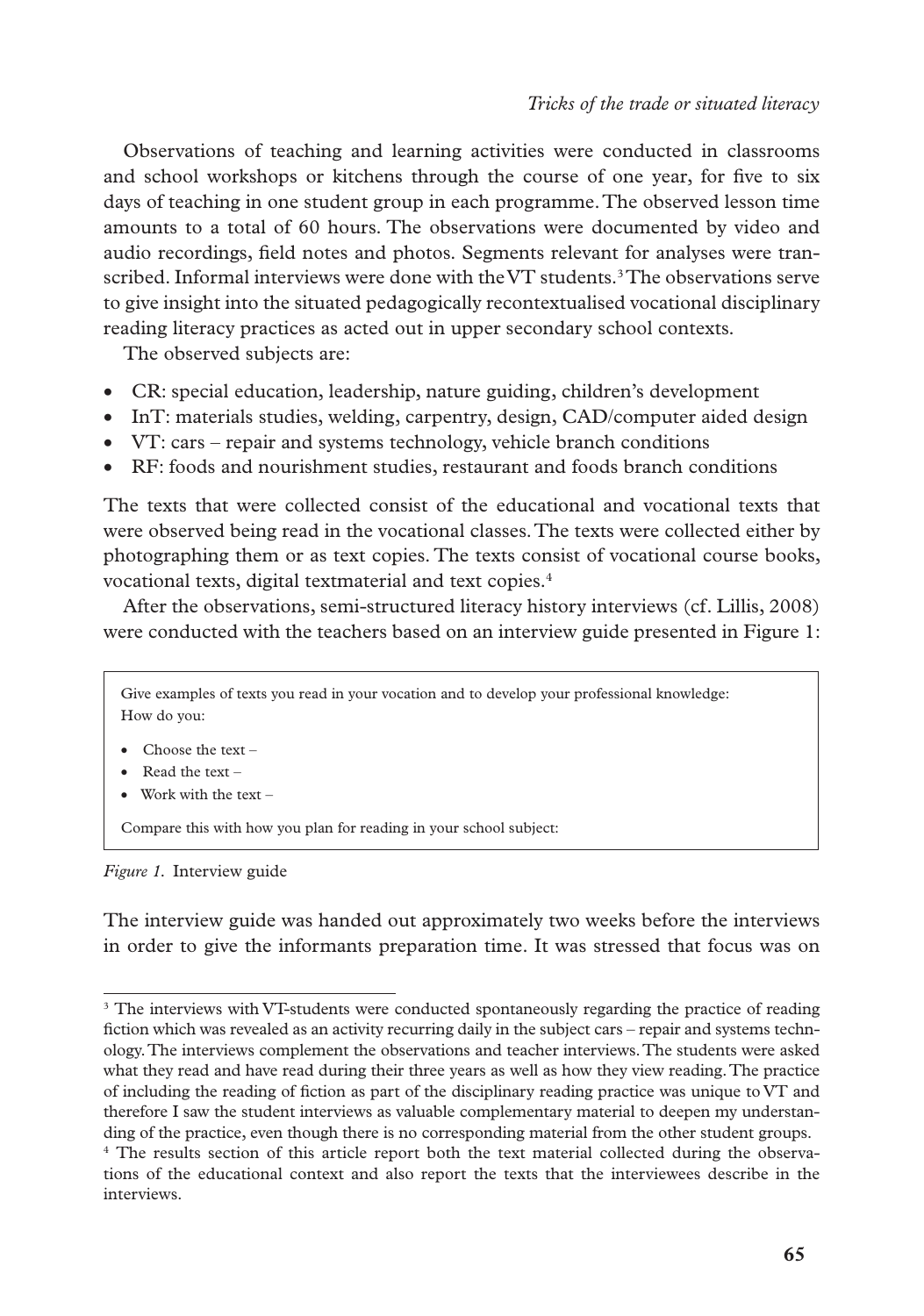reading literacy practices in the respective vocations as chef, welder or car mechanic, etc. Each interview lasted for approximately one hour. The total interview time is 12 hours. The interviews were video-recorded and transcribed. The interviewees have vocational education and experience, both in the past and presently, and are thus participants in the respective vocational literacy practices. They are, therefore, considered reading literacy experts in their respective vocations. All nine work as vocational teachers in the observed groups. Six of them are certified vocational teachers. Table 1 describes the interviewees.

| Program   | The interviewees                                                           |
|-----------|----------------------------------------------------------------------------|
| (CR)      | T1: Instructional assistant, Recreation leader, Certified teacher          |
|           | T2: Special education pedagogue, Recreational pedagogue, Certified teacher |
|           | T3: Pre-school teacher, Certified teacher                                  |
| $(\ln T)$ | T4: Joiner, Designer, Special design carpenter                             |
|           | T5: Welder                                                                 |
| (VT)      | T6: Machine engineer, Excavator operator, Certified teacher                |
|           | T7: Car mechanic, Certified teacher                                        |
| (RF)      | T8: Chef, Certified teacher                                                |
|           | T9: Chef                                                                   |

The interviews serve to give insights into situated vocational reading literacy practices. The implications of literacy history interviews is that the result relies on what the informants say about what, how and why they read which may differ from actual practices. However, interviews give the researcher opportunities to catch sociocultural features, attitudes, and develop statements the informants make. On the one hand, follow-up questions in a semi-structured interview may risk the informant being guided to give expected answers. On the other hand it may lead to precise and developed insights.

The methodology thus is mainly ethnographically inspired, drawing from linguistic ethnography (cf. e.g. Lillis, 2008). In this study observations and interviews serve to complement each other. Where observations can show situated literacy practices in teaching and learning, interviews can describe literacy practices of an experienced vocational expert, i.e. a literacy to aim at in vocational education. However, in the analyses, a number of theoretical concepts serve to deepen the understanding of the reading literacy practices.

# **Theoretical underpinnings and analytical frame**

A backdrop for the study is a view of learning as dependent on social interaction, partaking and socialisation (e.g. Säljö, 2000), as well as a functional perspective on language (Halliday, 2014).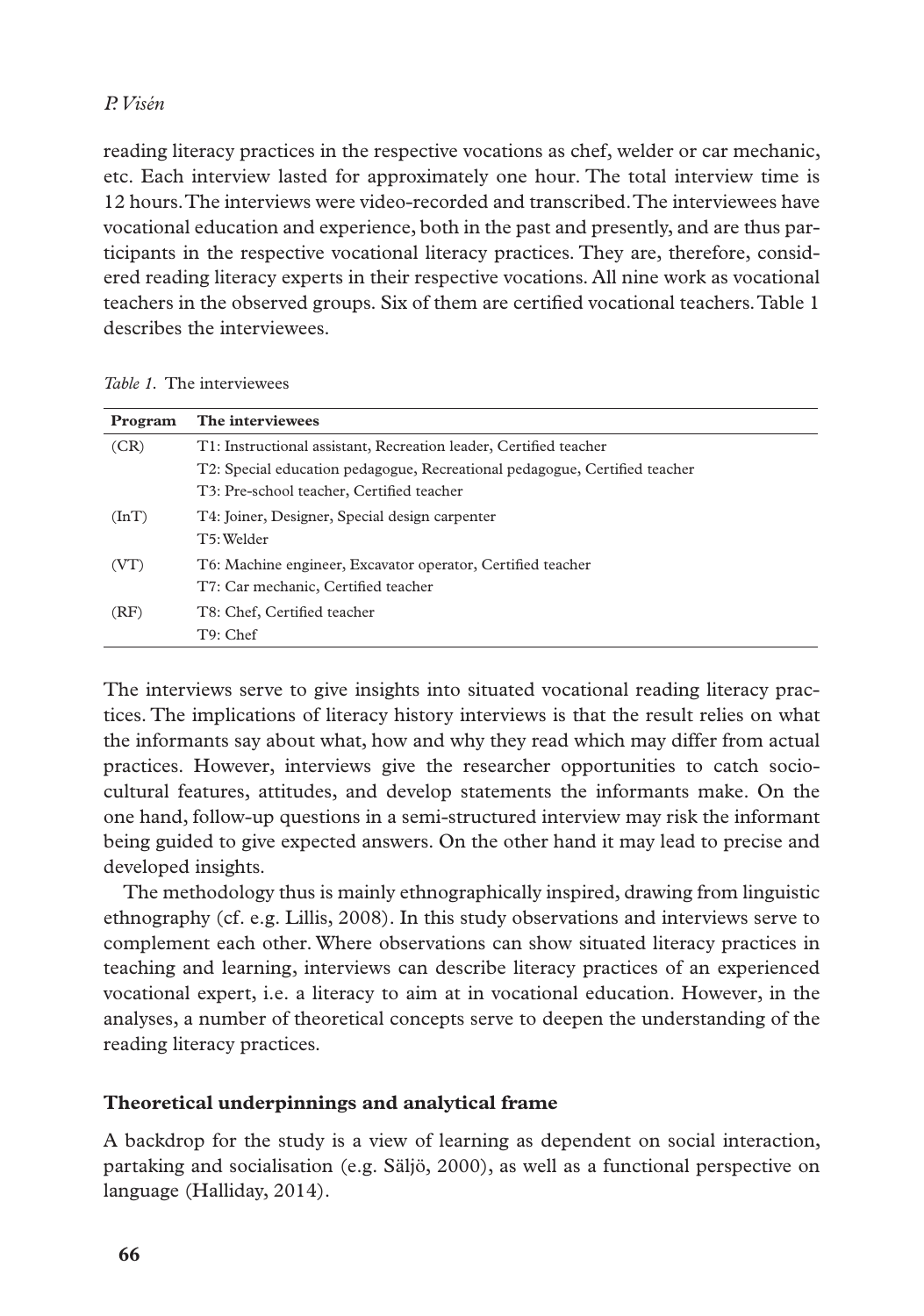Drawing from New Literacy Studies, literacy is regarded as situated social practices rather than acquired skills (Barton, 2007). Literacy events, activities, take place within literacy practices constructed by recurring activities, ideologies, and attitudes (Barton, 2007). The idea of literacy as situated informs the research field of disciplinary literacy where academic and professional disciplines are studied as situated literacy practices (cf. Shanahan & Shanahan, 2008, 2012).

To answer the questions in the present study, an analytical frame was constructed holding the following theoretical aspects:

To answer *what* is read within the literacy practices the collected texts were surveyed regarding categories and analysed regarding genres following the definition of genre as staged goal-oriented processes (Martin & Rose, 2008). Examples of genres and stages are:

- Description: 1) classification 2) descriptions
- Explanation: 1) phenomenon 2) different kinds of explanations (e.g. causal)
- Recount: 1) orientation 2) record of events
- Instruction: 1) goal 2) equipment 3) steps (cf. Rose & Martin, 2012)

To answer the question of *how,* two analytical tools were used studying observations and interviews. *How* the readers act when reading was studied by descriptive analyses of *literacy events*, categorising activities in *reading events* such as text choices and text work. Examples of categories are: re-reading, close reading, underlining, non-linear reading. To further answer *how*, analyses were conducted of *text movability*, i.e. how the reader by talking about the text moves within and out of the text:

- *text-based* within the text, e.g. exploring vocabulary, summarising, generalising, or critically examining the content,
- *associatively* out from the text into experience, knowledge, and other texts, and
- *interactively* talking about writer and reader roles, or the text as genre or social function (Hallesson & Visén, 2018; Liberg et al., 2012).

To answer the question of purpose*, why,* observations and interviews were analysed regarding which *reading types* that frame text reception. Reading types are made up of ways of understanding and responding to texts, at the same time as the reading type makes the text emerge in a certain way (cf. Tengberg, 2011). Various aspects interplay at setting the reading type, for example, context, focus, and how questions are formed. Reading has been described as being of two basic types, *efferent,* analytically searching for certain answers, or *aesthetic,* meeting the text as a work of art (cf. Rosenblatt, 1934/1995).

Non-fiction reading types have been described as: *factual individual-oriented,* where the text is a tool for personal development, and *factual text-oriented,* where the text content is studied and used objectively (Josephson & Melander, 2003). Specific ways of reading in vocational contexts have been identified as, for example: *reading to do*, *to learn*, *to assess*, and *to learn to do*. (Darvin, 2006; Kakela, 1993).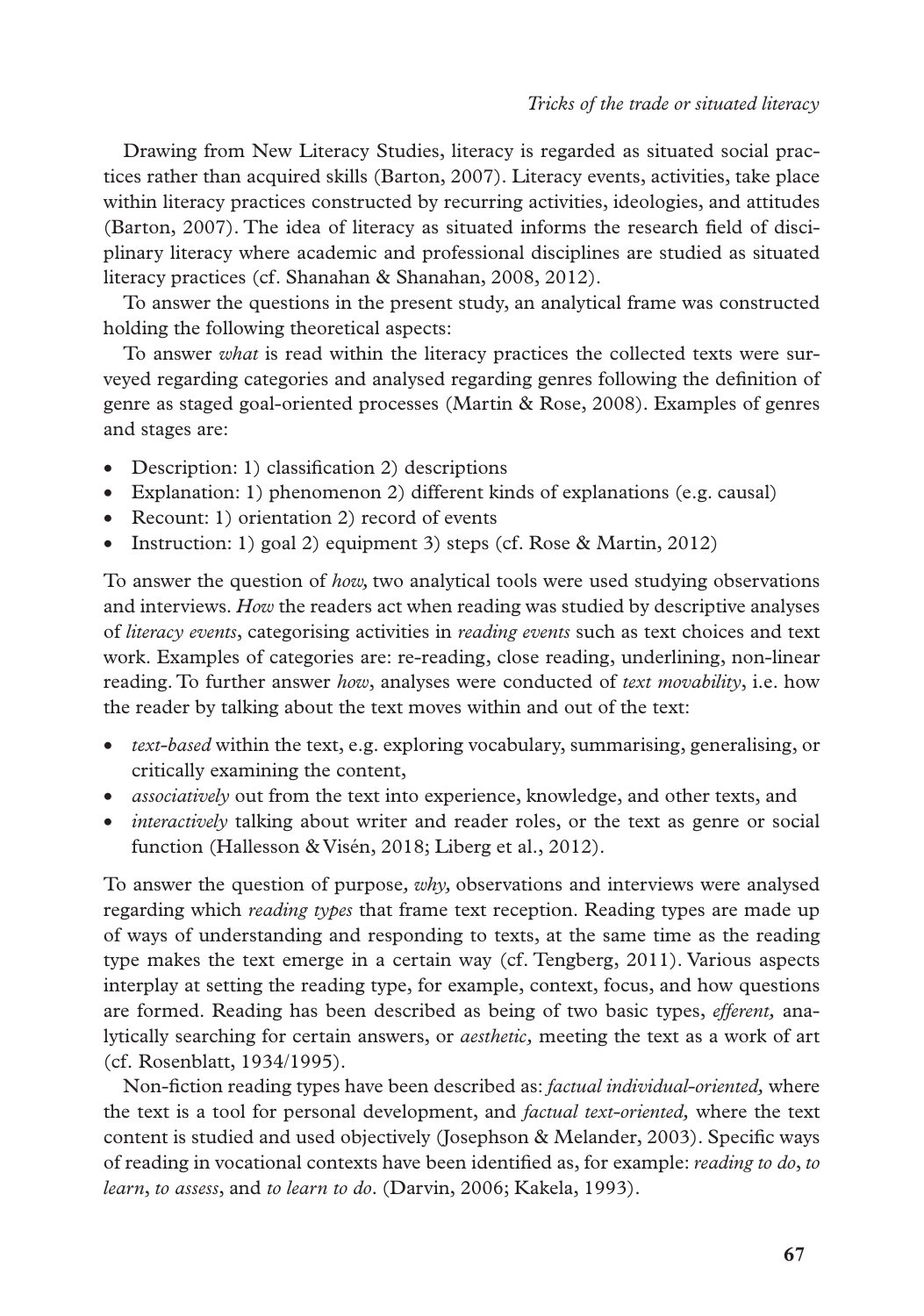In this study the concept of reading types has been operationalised into the following analytical categories:

- Analytical-Technical: learning facts, form, and formal aspects
- Analytical-Practical: following text in order to solve a practical task
- Analytical-Technical-Practical: learning in order to later try out in practice
- Analytical-Assessing: evaluating text for various aspects depending on the context

The analytical terms text movability and reading type both draw from reception theory viewing reading as a meeting between text and reader where transaction, an interpretation of meaning dependent on both text and reader, takes place (e.g. Rosenblatt, 1995).

This analytical frame catches some aspects of the reading literacy practices that facilitate an overview while others, like e.g vocabulary or cohesion, are not investigated.

## **Results**

This section gives an overview of the overall results, which show a plethora of texts read in several ways, for different purposes, and to give diverse perspectives on the explored issue. Reading is done to solve problems, answer questions, get inspiration, stay updated within the field, build both general and specific knowledge, and for general interest. Re-reading is stressed as an important aspect and pendulum-reading often ties text and task together. When talking about texts, all text movability types emerge; content, structure, connections to previous knowledge, experience and society, author role, genre, etc. are discussed.

In the following four sections, the results of the respective analyses will be presented and related to the four programme contexts. Examples<sup>5</sup> are taken from transcriptions of interviews and observations and serve to illuminate the analyses.

## **Texts**

This section presents the result of the study of *what* texts are read, both as observed and collected in the vocational educational context, as well as what texts the informants report in the literacy history interviews.

A wide range of text categories, both general and specialised, are found in all four vocational orientations. Many of the texts are complex and multimodal using different forms of representation. The genres comprise explanation, description, instruction, recount/narrative and argument (cf. Martin & Rose, 2008; Rose & Martin, 2012). Table 2 gives an overview of the range of texts and genres that are either only stated in the interviews or that are both stated in interviews and observed being used

<sup>5</sup> Examples are translated from Swedish into English.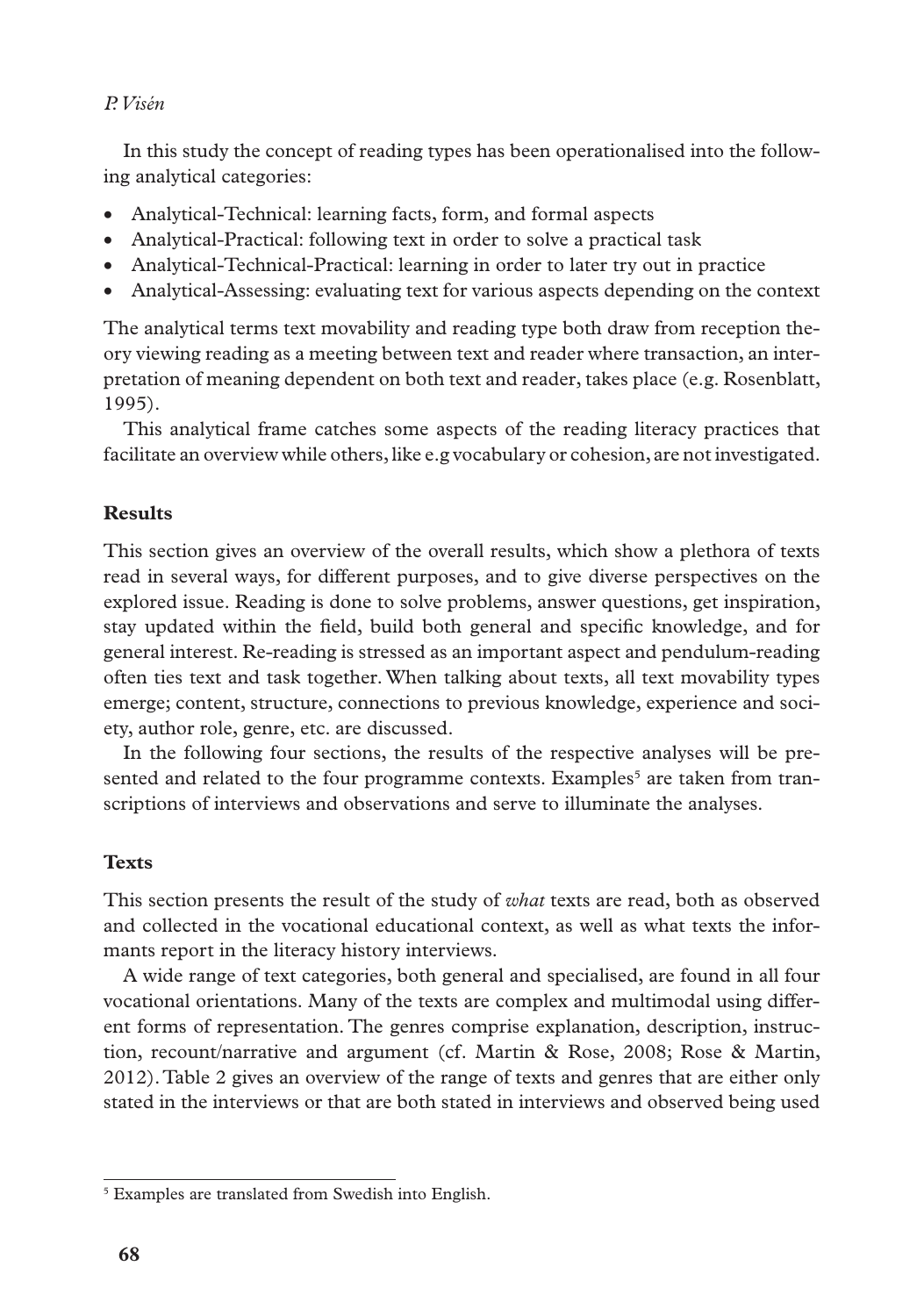in the educational context. Bold posts are texts both reported in the literacy history interviews and also used in the educational context.

| Programme | Texts, genres                                                                                      |
|-----------|----------------------------------------------------------------------------------------------------|
| (CR)      | <b>research articles</b> , popular science, academic literature, special interest magazines,       |
|           | newspapers, pedagogic debate articles, news, various internet texts (e.g. articles,                |
|           | <b>advertisements; encyclopedias</b> ), legal documents, <b>biographies</b> , fiction, young adult |
|           | fiction, children's literature, vocational subject textbooks.                                      |
|           |                                                                                                    |
|           | Genres: narrative, recount, description, explanation, argument                                     |
| $(\ln T)$ | photos, drawings, design plans, draughts, technical manuals, trade publications,                   |
|           | special interest magazines, internet articles and journals, design history, safety instructions,   |
|           | time reports, signs, welding procedure specifications, vocational subject textbooks and            |
|           | digital resources                                                                                  |
|           |                                                                                                    |
|           | Genres: recount, description, explanation, instruction                                             |
| (VT)      | technical literature, physics literature, popular science articles, research articles,             |
|           | manuals, digital manuals (in different languages), newspapers, news and other                      |
|           | internet texts, debate articles, trade publications, special interest magazines, schematics,       |
|           | diagrams, vocational subject textbooks and digital resources, fiction                              |
|           |                                                                                                    |
|           | Genres: recount, description, explanation, argument, instruction, narrative                        |
| (RF)      | recipe-books, meps, newspapers, special interest magazines, special interest                       |
|           | non-fiction, legal documents, vocational subject textbooks, debate articles, research              |
|           | articles and information from the Swedish National Food Administration, popular science            |
|           | articles, <b>branch information</b> , <b>nutritional value declarations</b> , fiction              |
|           |                                                                                                    |
|           | Genres: recount, description, explanation, argument, instruction, narrative                        |

*Table 2.* Overview of text categories and genres

The table shows that within the vocations, as well as in the four programmes, a plethora of texts containing several genres is read. Some of the texts are specific to the vocation, as e.g vocational subject text books, articles from special interest magazines and non-fiction, or research articles within the vocational field. Other texts are more general, and more or less loosely tied to the specific vocation, e.g. newspaper articles or fiction. The variety of text categories and genres are considered part of the vocational reading practice. However, the amount of text categories observed being read in the educational contexts is more limited than what the interviewees claimed to read in their vocational professions. All interviewees e.g. mentioned reading research and new discoveries within the field, while in their observed teaching, they rather rely heavily on textbooks.

<sup>&</sup>lt;sup>6</sup> Mep is an abbreviation for mis-en-place which is a detailed text the chef (or student) writes when planning work and material. The mep is read in the kitchen as the work proceeds.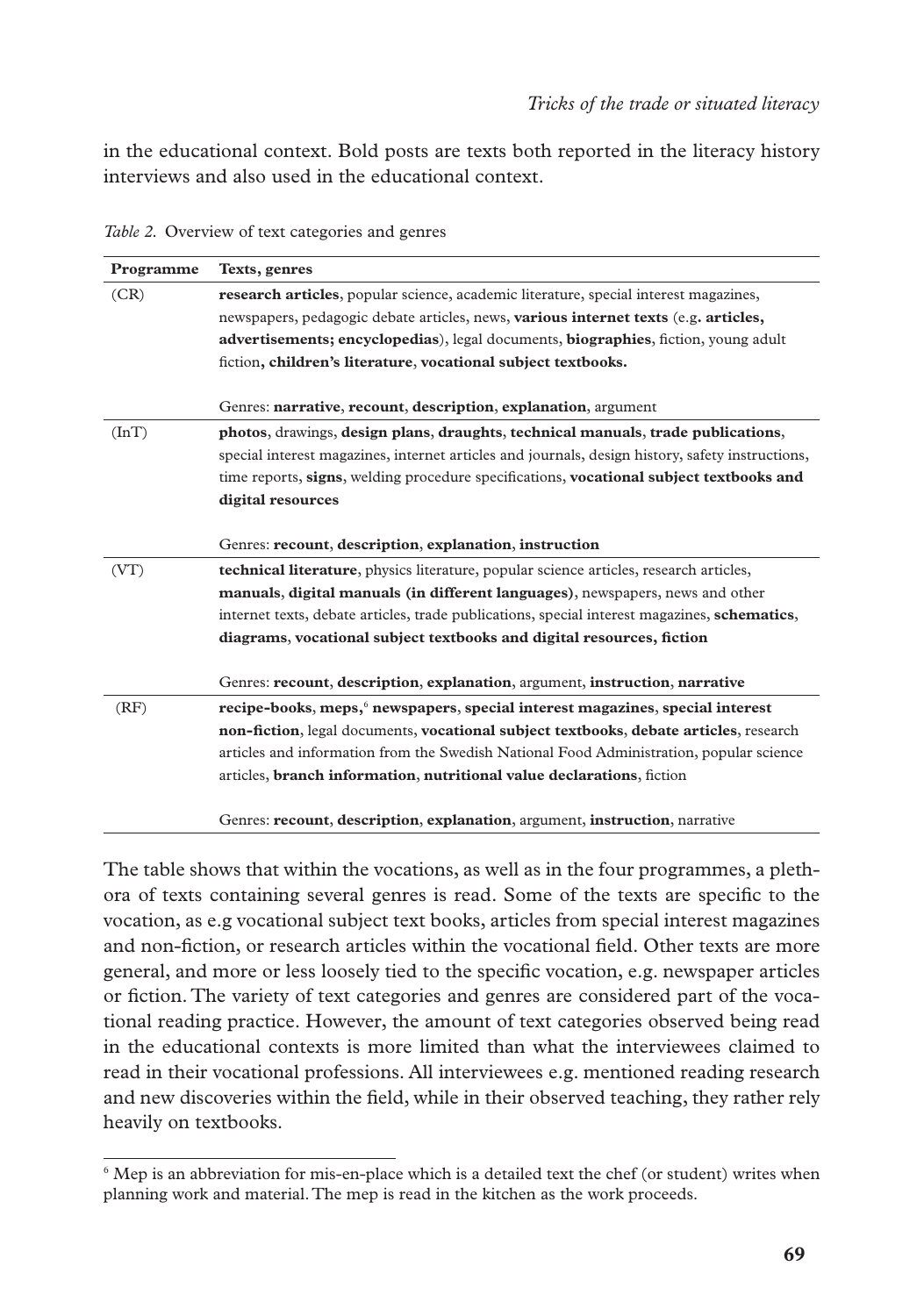Differences regarding text categories are also revealed:

In CR biographies, autobiographies and fiction occur. Learning objectives when these texts were studied were for example group dynamics, leadership, or concepts like professional conduct.

In InT images are used as inspirational texts for designs, as well as histories of designs and designers. Draughts are read as instructions for carpentry and welding projects. Other categories of texts are procedure instructions and procedural recounts, as well as tables and descriptions of materials.

At VT fiction, physics literature with technical-theoretical descriptions, and explanations are read. Schematics and service handbooks are used in practical work. Some texts are in other languages than Swedish.

In RF recipe-books and meps, as well as inspirational literature and images, are read. Fiction is mentioned in the interviews as inspirational and informative of how human conditions are affected by foods and production. However no reading of fiction is observed.

In summary, a width and variation of text categories are read, both general and specific, ranging from e.g. inspirational texts and newspaper articles to research articles and vocational subject textbooks, as well as vocational texts such as draughts, technical handbooks and recipes. The texts are made up of a variety of genres, such as recount, description, explanation and instruction. The text variety however, is more limited in the observed educational contexts than what is reported in the literacy history interviews.

## **Reading events**

This section presents the result of the analyses of *how* reading is acted out. Table 3 gives an overview of reading events the interviewees described regarding the vocational literacy practices and reading events that were observed in the four programmes. Bold posts were found both described in interviews and revealed being acted out in the educational contexts.

| Program | Reading events                                                                                     |
|---------|----------------------------------------------------------------------------------------------------|
| (CR)    | Text choice originates in a concept or question. Author's reliability is considered: does the text |
|         | build on research or just opinion" $(T1)$ .                                                        |
|         | <b>Parallel texts in different genres, going-back-and-forth within and between the texts.</b>      |
|         | Linear reading                                                                                     |
|         | Skimming                                                                                           |
|         | Underlining                                                                                        |
|         | Note-taking                                                                                        |
|         | Re-reading                                                                                         |
|         | Summarising                                                                                        |
|         | Commenting                                                                                         |
|         | Pendulum-reading trying out the text content in reflections                                        |
|         | <b>Text-talks</b> with colleagues integrated in the reading                                        |

*Table 3.* Reading events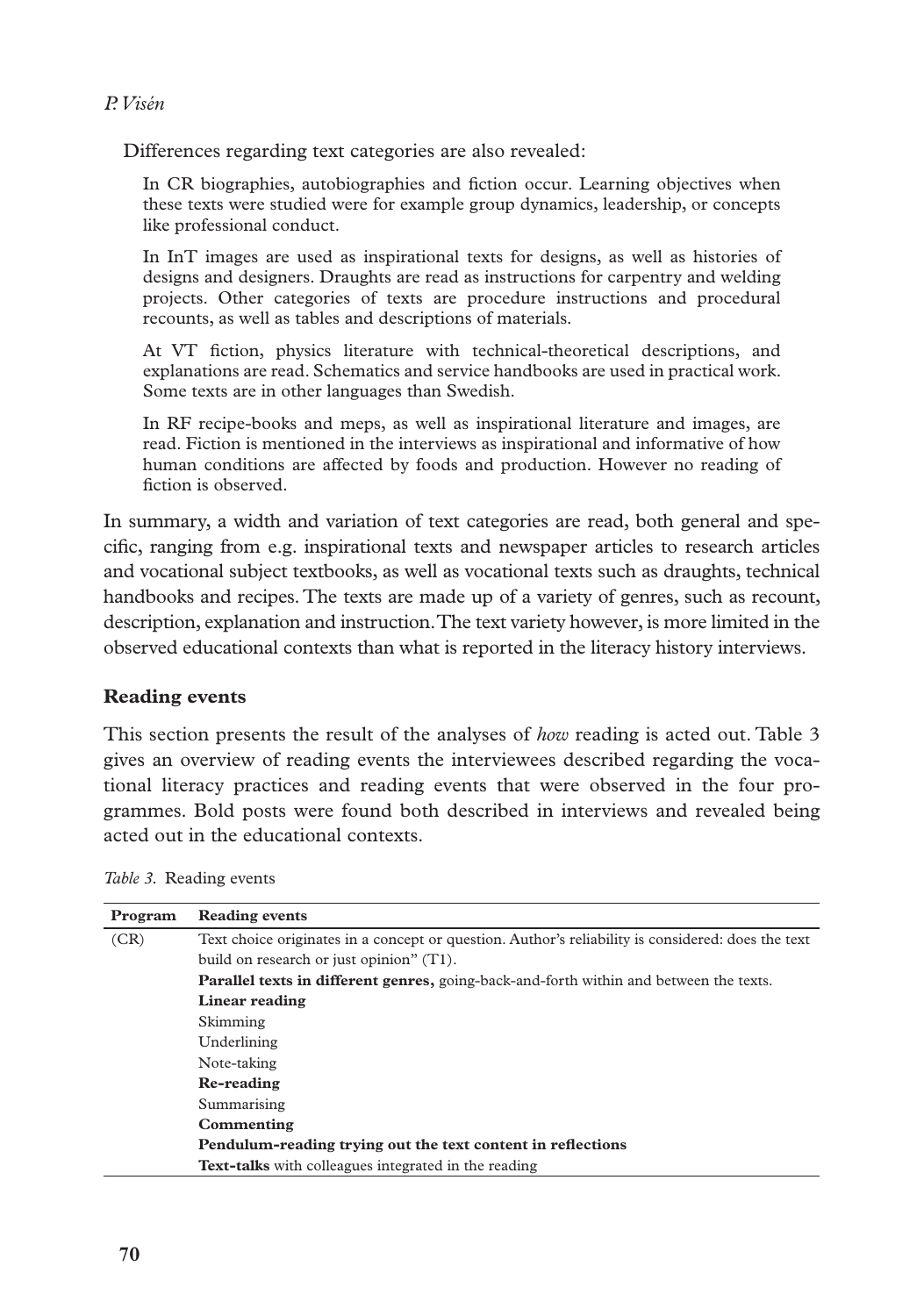| Program | <b>Reading events</b>                                                                                        |
|---------|--------------------------------------------------------------------------------------------------------------|
| (InT)   | Texts are chosen to give ideas and build knowledge for construction and design, as well as                   |
|         | instructions for the procedure                                                                               |
|         | Linear reading                                                                                               |
|         | <b>Deconstructive</b> centrifugal <b>reading</b> : "starting in the middle and exploding the text" $(T5)$ to |
|         | reveal how different parts relate to each other                                                              |
|         | Pendulum-reading using the text content in practice                                                          |
|         | Check understanding with colleagues. Text-talks                                                              |
| (VT)    | Text choice originates in news and the current debate about new technical development. Texts                 |
|         | are chosen to build knowledge. Author's intention and clarity of text is considered: "I read and             |
|         | see if the author is explaining clearly [] and also if they are reliable" $(T7)$                             |
|         | Linear reading, detailed, reassuring understanding of technical details                                      |
|         | Drawing of sketches, schematics                                                                              |
|         | Re-reading of central aspects                                                                                |
|         | Pendulum-reading using the text content in practice                                                          |
|         | Check understanding with colleagues. Text-talks                                                              |
| (RF)    | Texts are chosen to give creative inspiration and knowledge, looking for what is "serious,                   |
|         | to avoid glossy and superficial texts" $(T9)$ . Reliability of text and author's intention is                |
|         | considered: "I read a broad spectrum of texts but I sort out what is only advertising" (T8).                 |
|         | Parallel texts are read. Going back and forth in the texts                                                   |
|         | <b>Linear reading</b>                                                                                        |
|         | Note-taking                                                                                                  |
|         | Memorising                                                                                                   |
|         | <b>Re-readings</b>                                                                                           |
|         | Pendulum-reading using the text content in practice                                                          |
|         | Check understanding with colleagues. Text-talks                                                              |

All the interviewees emphasise the need to be up-to-date with developments within their different fields, and that reading is the means towards that end. They critically choose and read texts to get different perspectives on questions or to solve problems. In their teaching, however, they often hand out texts to the students rather than modelling how to make critical text choices. One exception is when the students in RF work individually on a task requiring text choices:

| T8:      | "If you need information on chicken, which will be most reliable, the   |
|----------|-------------------------------------------------------------------------|
|          | company that produces chicken or the National Food Agency?"             |
| Student: | "National Food Agency, the others want to sell, so they might hold back |
|          | information."                                                           |

The reading events are collective, students and teachers read together in different constellations. The teachers read most texts aloud and model ways of using texts. Working on a text about materials T4 models his reading:

T4: "When I read this kind of text, I skim these parts and read these boxes more carefully, also I start with the box and work my way out from it. Let's do it that way."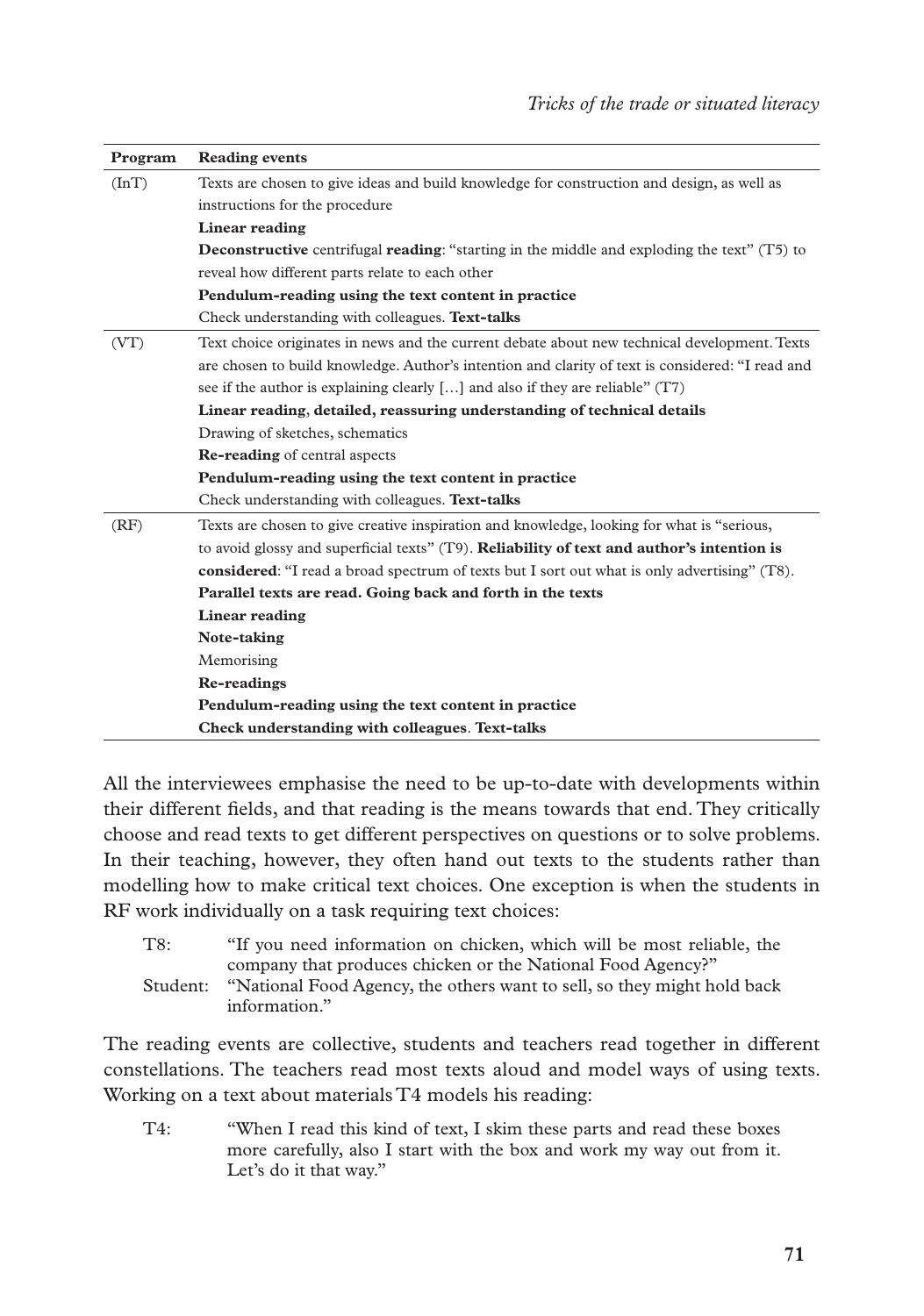When introducing a text, T3 instructs her students to read in a way that has earlier been modelled:

T3: "Let's read this text in the same way as we did the other day."

Collectively discussing texts and clarifying text contents with colleagues is described in the interviews as an integrated part of vocational reading literacy to:

T3: "deepen knowledge and understanding and give new insights."

As well as to:

T5: "make sure you understand."

In all four groups, text-talks is also an integrated part of teaching, socialising the students into discussing texts.

A recurring way of reading is going back and forth between text and practice, using and trying out text content in specific situations. This constitutes a pendulumreading. Pendulum-reading is closely tied to the vocation:

T4: "The understanding of the text needs to be realised in the hands."

Pendulum-reading is observed for example when RF-students work from recipebooks and meps going back and forth between texts and task. Pendulum-reading is also observed when VT-students work with a number of texts comparing them and using them intermittently in the repairs of a car: reading a work order, executing checks, reading handbooks and schematics, trying out a corrective measure, reading another part of the text or another text, trying again, etc. In InT similar pendulum-reading takes place e.g. when the students work on building chairs from draughts and instructions. Pendulum-reading is thus revealed as a vocational reading practice in all four contexts:

T7: "where the result of the work shows how well the text is understood."

The analyses also reveal literacy events that are specific in the respective investigated contexts: In CR, skimming lists of contents, headings, etc. initiates reading literacy events.

Reading in InT may originate in an image, and verbal texts are chosen to add knowledge to that image:

T4: "to complete a picture."

The reading and interpretation of draughts is centrifugal, starting with the central aspect:

T5: "Find the central point, what holds the thing together, and start reading the draught from there. Work outwards from the middle and most important point."

Reading is also deconstructive; the text is deconstructed into parts in order to explore relations between aspects in the text content: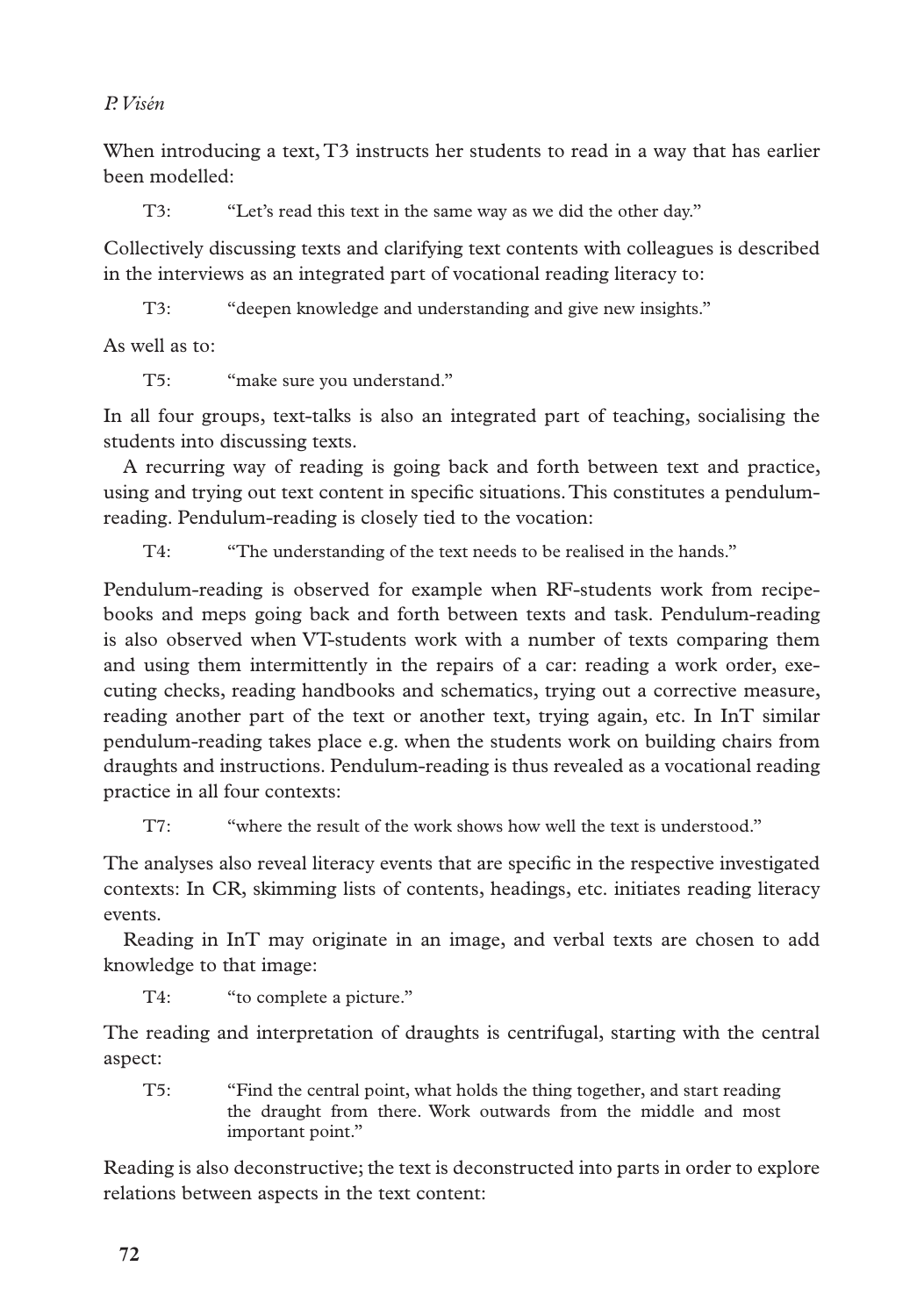T4: "I 'explode' the image the text gives into details, try to understand all the aspects, such as suitable materials, and construct a working procedure out of it, turn the text into my own creation."

Reading is thus a creative three-dimensional process where a mental image is created of a possible process and product.

In VT, texts are chosen to build knowledge that gives the ability to move between current debate in informed critical ways and the hands-on work with repairs and customers. Schematics are drawn to process, understand, and remember. This is a multilingual literacy practice, where texts, especially manuals, often come only in original languages and reading therefore often entails translating.

The teachers at RF choose texts for creative inspiration. They also describe memorising text as a vocational skill:

T6: "It is like I take a photo of the texts in my head."

However, memorising is not modeled to the students.

In summary, reading events contain linear reading, text-talks checking and developing understanding, as well as critical text choices. Recurring in the reading events is pendulum-reading, a continuous moving back and forth between reading and a practical task. However, ways of reading also differ depending on vocational context. The students are socialised into the specific reading literacy events by instructions and modelling. Nevertheless, reading events in the observed teaching contexts seem more limited than what the interviewees describe as vocational reading literacy events.

## **Text movability**

This section presents the results of the analyses of *how* texts are talked about. Examples and analyses of text movability in both literacy history interviews and observed in the educational context are presented in the following order, first text-based movability, second associative text movability, third interactive text movability. The analyses reveal text movability of all types and in several dimensions.

## Text-based movability

Text-based movability dominates and is revealed for instance when texts are used for learning terms and concepts that are central to the vocation. Teacher 1 talks about text-based movability in a critical dimension:

T1: "I sort out what is just opinion and what is research result and try to work out what text will teach me something and what text just wants me to think something."

The critical dimension of text-based movability also concerns the practical implications of the text content:

T4: "I need to be able to discern whether the text is correct or full of mistakes otherwise the product might end up any which way."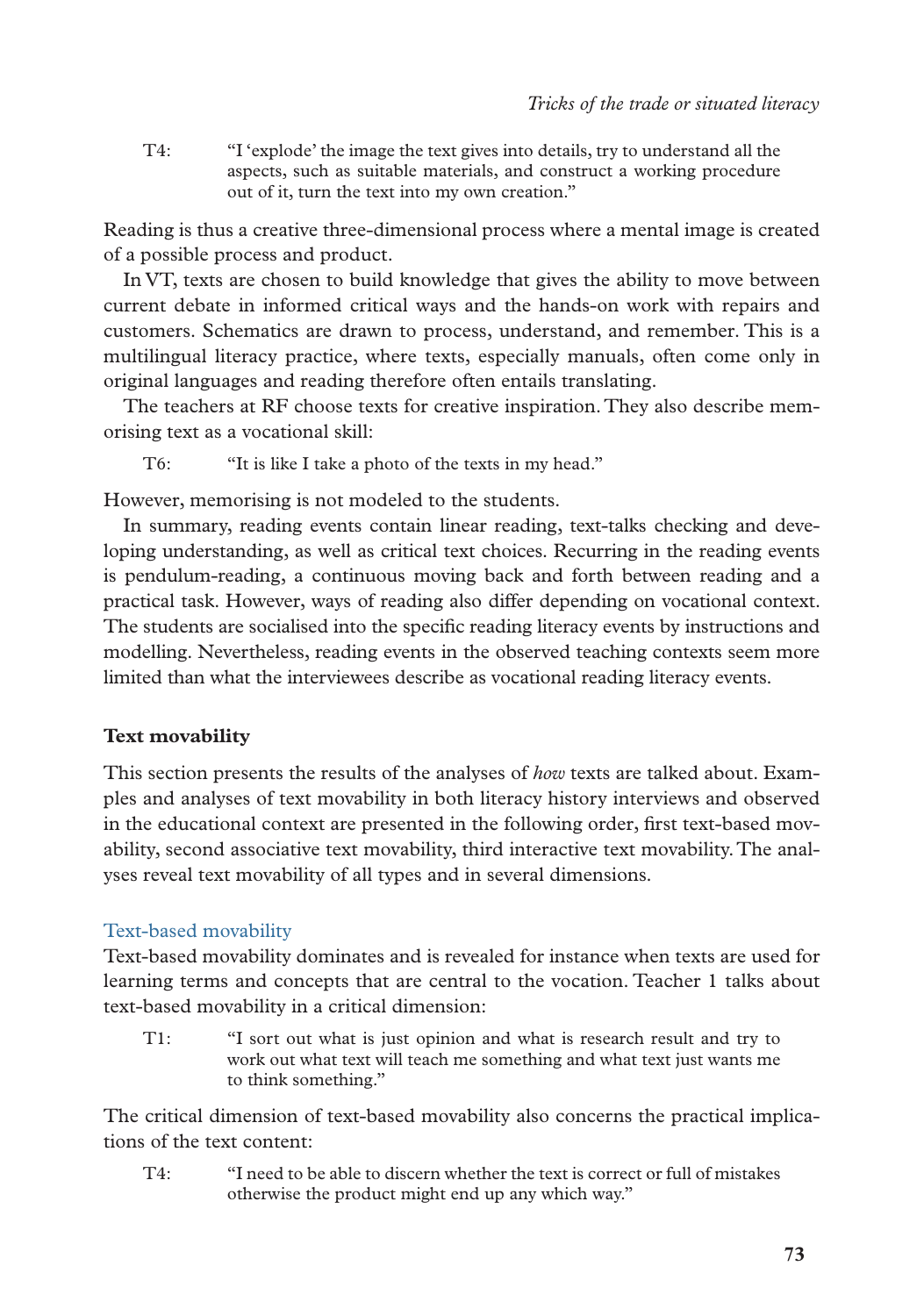Dimensions of text-based movability are shown in the educational literacy practices e.g. when a student in RF comes upon the Swedish word "spad" (stock) in the sentence "Use half of the remaining stock" in a recipe:

| Student: | "Spad', what is that? Half the 'spad'? Is that the same as spade?" Does it |
|----------|----------------------------------------------------------------------------|
|          | mean half a spoon?"                                                        |
| T8:      | "Spad (stock) is a cooking word for the liquid."                           |

Here, reading entails talking about subject and vocation specific vocabulary. In RF text-based movability also includes summarising, interpreting implicit information, as well as critically scrutinising text content:

T8: "When it comes to foods these days you have to be careful when you read. Lots of things are presented as truth, but you need to sort out what is based on real research and what is from a more consumerist source."

At VT text-based movability is revealed e.g. when two students, working on a car, discuss both main content and specific details of the text while executing different tests on the car's computer system. The reading is acted out as pendulum-reading going back and forth between interpreting the text and troubleshooting the car. Here the content of the text is also summarised and critically examined. Another example of text-based movability is when T7 tells one student in VT to infer meaning:

T7: "Here you cannot find the answer on the lines in the text, but have to draw a conclusion."

Text-based movability is shown when comments are made about main content, technical detail, inferences about functions, as well as generalisations, or relationships between mechanical functions, physics, and practice, and, therefore, are read critically for detail-correctness.

At the InT-programme text-based movability is expressed in a number of ways. Texts are explored for main contents:

T4: "for example, to understand how different materials are constructed, or just the history of a designer and his ideas, like Malmsten."

Based on text content generalisations and inferences about constructions, form and function are done. Texts are also critically evaluated for their practical functions:

T5: "I read carefully to see if the draught and descriptions can be correct."

# Associative text movability

Associative text movability draws on earlier knowledge and experiences in the reading. All teachers discuss the necessity of relating text content to work practices in order for texts to make sense. One example of associative text movability being expressed

<sup>&</sup>lt;sup>7</sup> "Spade" translates into spade or shovel in Swedish.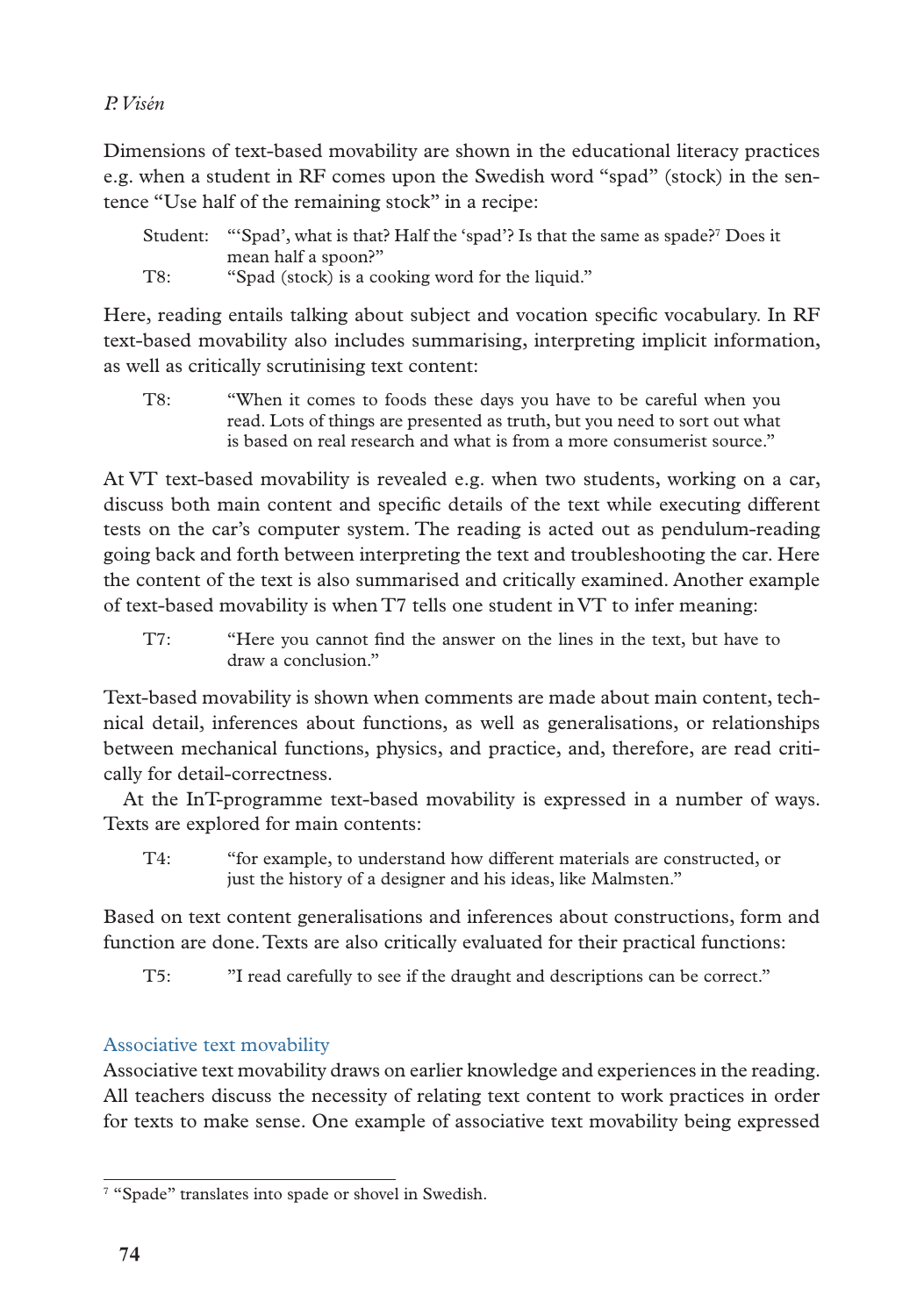in the educational context is when students in CR discuss workplace-based learning in relation to a text on professional conduct:

|     | Student: "That is like when we were out in the playground in breaks. We had to |
|-----|--------------------------------------------------------------------------------|
|     | work hard to solve conflicts between the children. But some staff were         |
|     | really angry and one of them was unfair."                                      |
| T3: | "Yes, how can you use the term professional conduct from the text to           |
|     | discuss that experience?"                                                      |
|     | Student: "Professional conduct then would have been to be fair."               |

At RF relating the text to earlier theoretical knowledge of nourishment and practical knowledge of processes and procedures contribute associatively in the reading:

T8: "When you have tried out something you see when you read if it will work"

At VT, the teacher encourages the students to make use of experiences of repairing cars when reading a complex text:

T7: "When you read this, try and remember and imagine the work you did yesterday. What did it look like?"

## Interactive text movability

Interactive text movability is expressed for instance when teachers inform students about text category or genre and how the reading should be done:

T7: "Instructions are just to open up and follow. The service handbook is much of an instruction. But this [a technical-theoretical explanation in a text book] is different. This you have to read to really understand and be able to use in reasoning."

Another example is how the teachers in InT make a difference between the ways historic recounts of design ideas, tables of wood humidity values, or draughts should be read in order to serve its vocational purposes. The interviewees from CR stress in interviews how ideologies of the author influence the text, but this focus is not observed being recontextualised in teaching. In the teaching in CR, interactive movability is rather shown when a genre is introduced:

T3: "This is a case so now we move into a recount."

In RF the author role is discussed when the teacher asks the students what source they will use to get information:

Student: "The National Food agency is good to read. They're neutral when writing."

Awareness that author perspective and ideology influence texts reveals interactive text movability at VT:

T7: "All texts are a core of fact, then opinions and surrounding that sheer speculation, you need to sort out what is speculation."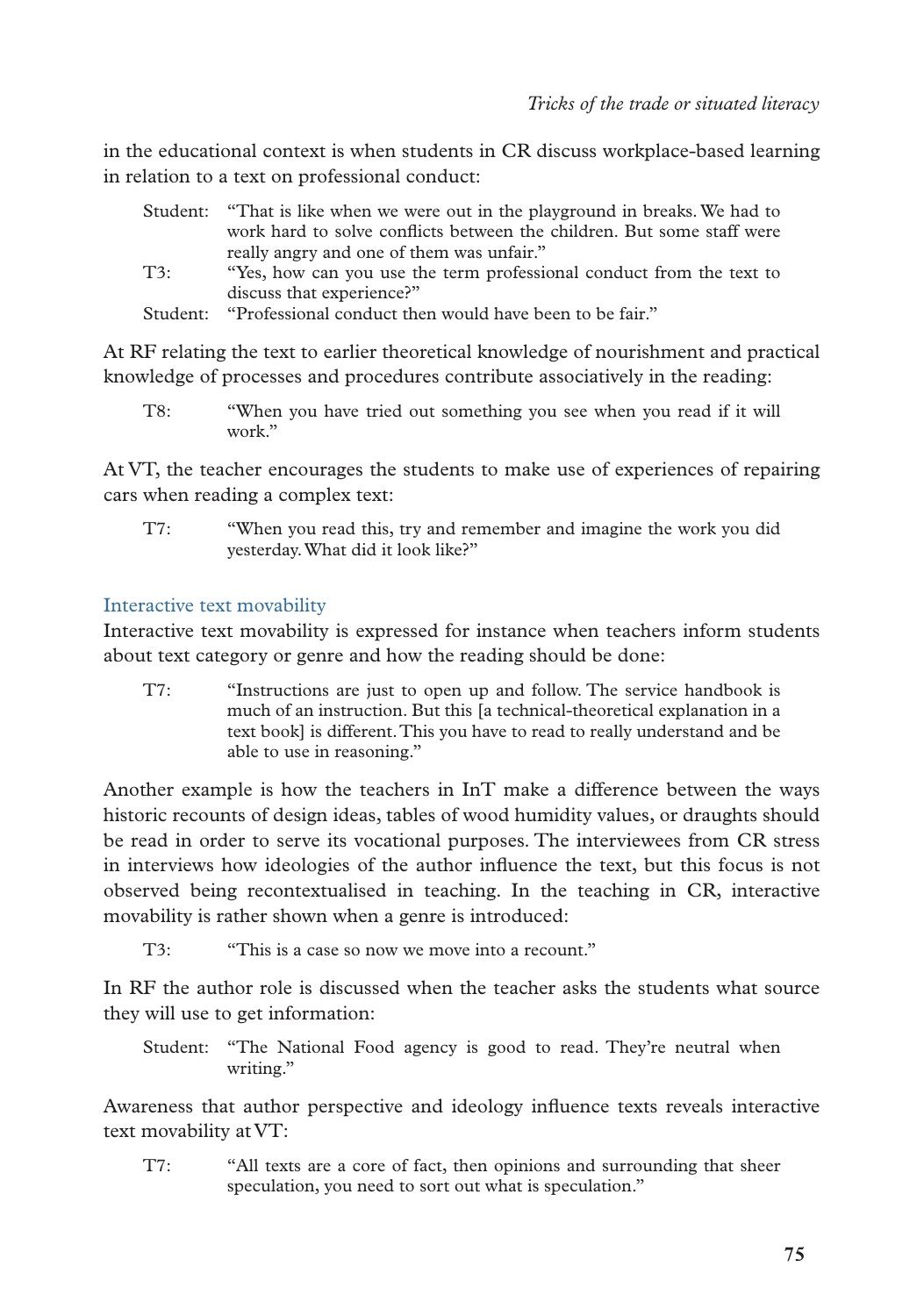In summary, text movability of all three types, text-based, associative and interactive contribute to texts being talked about in several ways to explore, use, and critique text content, to link text content to earlier knowledge and experience, as well as to objectively consider e.g. genre and text category, or authors' perspectives.

# **Reading types**

This section presents the results of the analyses of reading types, revealing purposes of reading, *why* reading is done, both as stated in interviews and revealed in the educational context. The reading types that emerge are efferent, analytical, aim to answer questions, and clarify queries. Texts are carefully read and considered since practical outcomes depend on the understanding of the text. The way reading is discussed indicates factual individually-oriented reading types concerning professional identity, as a skilled pre-school assistant teacher, joiner, welder, chef, or car mechanic:

T7: "Reading is really about identity. What you read is how you can talk to people, as a car mechanic, and being able to talk to customers."

Reading practices are also linked to developing skill:

T7: "We want to be able to understand, to be able to repair. It is not just to use a screwdriver, bang, and change tires. You must understand and be able to explain and you don't learn that in the workshop. To learn that we need to work on reading this."

# Analytical-technical reading

In all four vocational areas analytical-technical reading types are displayed. The interviewees claim to read to learn about concepts, theories, or technical systems. Analyticaltechnical reading is also apparent in the educational contexts. At RF the students are instructed:

T8: "You need to learn more about for instance proteins and so you study."

In VT analytical-technical reading builds knowledge about physics and technology, in CR about children's development.

# Analytical-technical-practical reading

Analytical-technical-practical reading is also displayed in all vocational areas, i.e. texts are studied in order to learn facts that later can be used in practical tasks. In the interview T4 says:

T4: "The text content must end up in the hands. I want to touch the material I read about. Reading is to imagine how to handle things practically."

In the classroom when teaching about different wood materials, T4 reads aloud, stops to summarise, discusses terms, while at the same time passing around pieces of material. He tells the students: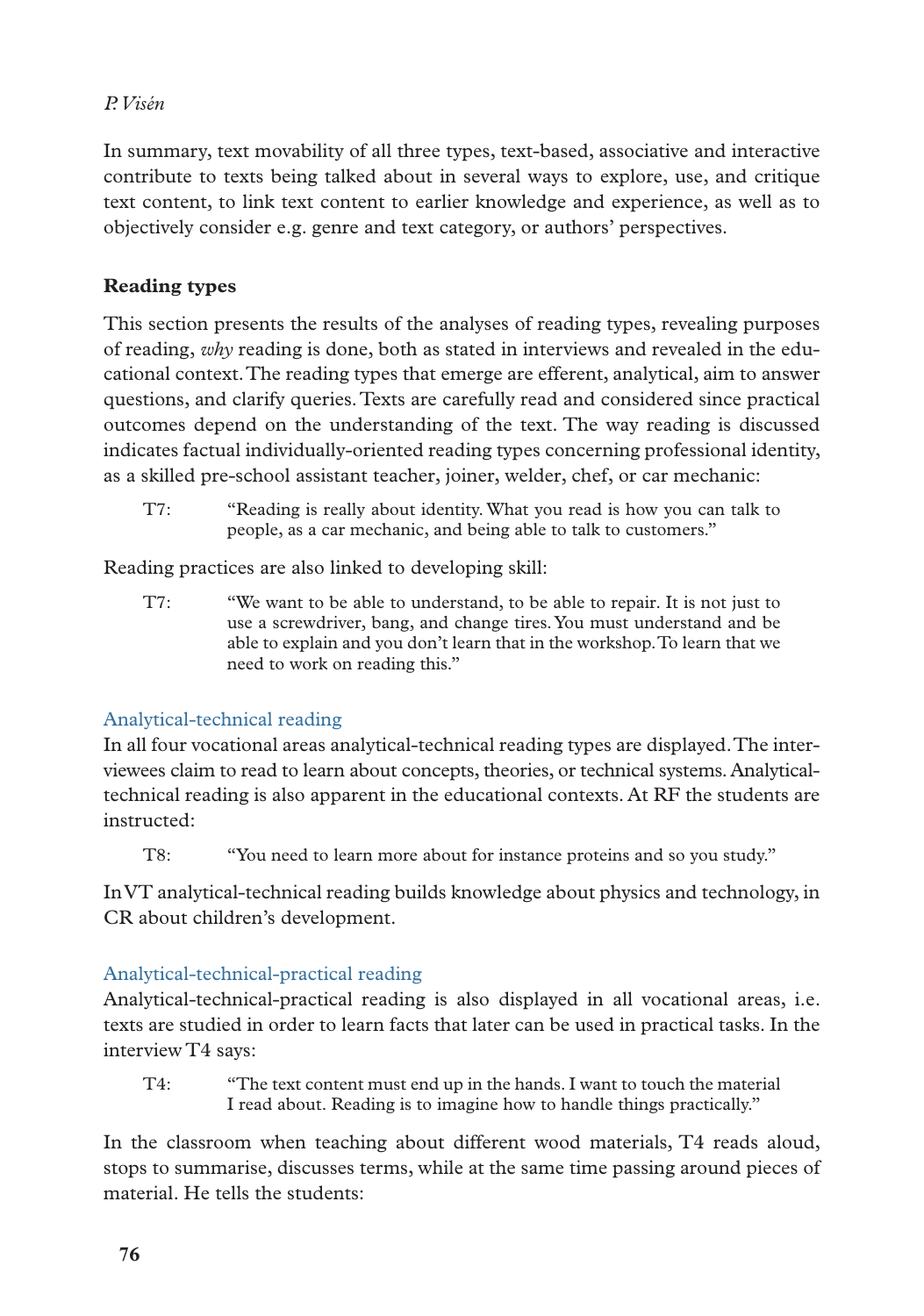T4: "You must understand this text so that you can make good choices when you make your boxes."

Analytical-technical-practical reading is revealed as a stepping stone into craft, cooking, pedagogic work, or repairs.

## Analytical-practical reading type

In InT, VT, and RF some tasks require analytical-practical reading for instance when following a recipe to cook, a draught when welding an object, or a manual to repair a certain fault in a car.

#### Analytical-assessing reading type

In the analyses, the analytical-assessing reading type stands out as specific in the four practices.

In CR the reading type emerges as analytical-assessing *ethically* regarding lifesituations:

T3: "When you read this I want you to reflect on what would be ethical behavior."

The teacher here instructs the students to apply an analytical-assessing reading type. In a following text-talk aspects in the text are ethically assessed based on what the learning object is.

At InT, this reading type emerges as analytical-assessing *aesthetically*, i.e. to visualise text content by deconstructing and reconstructing it in creative, aesthetic ways:

T4: "I evaluate the text content regarding designs and suggested materials."

T4 models this reading type with the students:

T4: "Reading this table will help us decide on the best material for both form and function."

At VT, reading is analytical-assessing *technically* when a text's correctness and workability is assessed e.g. when troubleshooting by following a text.

In RF, the reading type emerges as analytical-assessing *gustatory*, construing a sense of taste from the text:

T8: "A skill of our trade is to be able to feel, sort of evaluate, tastes when reading."

Reading here entails an analytical-assesing reading type assessing the gustatory implications of the text content.

At both VT and CR, an interesting result is how fiction is read as a way to develop professional competence.

At VT, the class starts every day with 20 minutes of reading of fiction (cf. Visén 2020). The literature is not discussed but considered a tool for developing useful reading skills: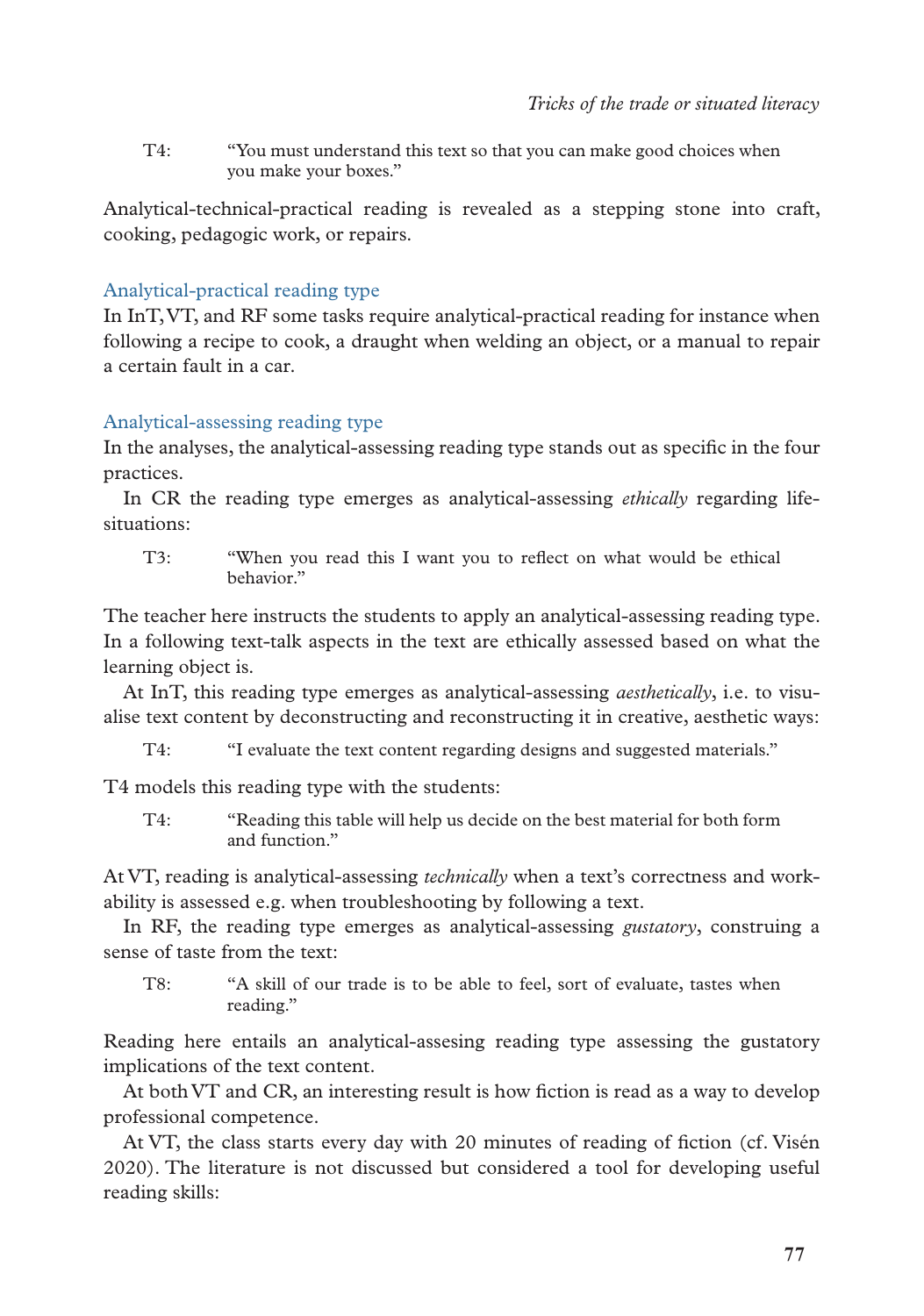Student: "We have read so much now and it helps, when you go into the workshop you need to read and when you have read fiction first you are sort of already going."

Several students claim that the reading of fiction increases their reading speed<sup>8</sup> which they find beneficial in the workshop. The reading of fiction emerges as analyticaltechnical developing vocabulary, reading speed, and general knowledge:

T7: "I develop vocabulary, and things to talk about, how I can talk to customers and people in general, and speed so I quickly can read a lot of text."

However, the purpose of reading fiction is also commented as:

T7: "You want to have something to talk about at the coffee table, something general like."

In CR, the interviewees claim that they develop professional skills through reading fiction which reflects the development of individuals. In teaching contexts at CR, biographies and other narratives are explored, ethically assessing life-situations and concepts of e.g. leadership and psychological development. Thus, efferent ways of approaching fiction are revealed in the two contexts.

In summary, the analyses show reading types closely linked to the practices of the professions. The reading types that were reported in the interviews were also observed in the educational contexts. Reading is done for a number of purposes such as learning: analytical-technical reading type, learning and doing: analytical-technical-practical reading type, doing: analytical-practical reading type, and applied contextually for assessing: analytical-assessing reading type. The assessing reading type is further specified in the different vocational areas involving ethical, aesthetical, technical or gustatory assessment of text content.

## **Discussion**

The initial comments from vocational teachers asked to partake as informants in the present study were that they don't read much. In Darvin's (2004, 2006) studies vocational instructors also considered their work with texts as tricks of the trade rather than reading. In light of the reading practices revealed in this study such comments do not reflect actual practices, but rather ideas of reading, that do not include what vocational professionals, educators, and students do with texts. Such ideas might stand in the way of explicit reading instruction that could scaffold students' learning and development of specific and situated literacy skills.

The results of this study, thus, both confirm and to some extent further earlier findings (e.g. Darvin, 2004, 2006; Parkinson & Mackay, 2016). In summary, the

<sup>8</sup> Increases in students' reading speed are confirmed by yearly tests conducted by the school's special pedagogue.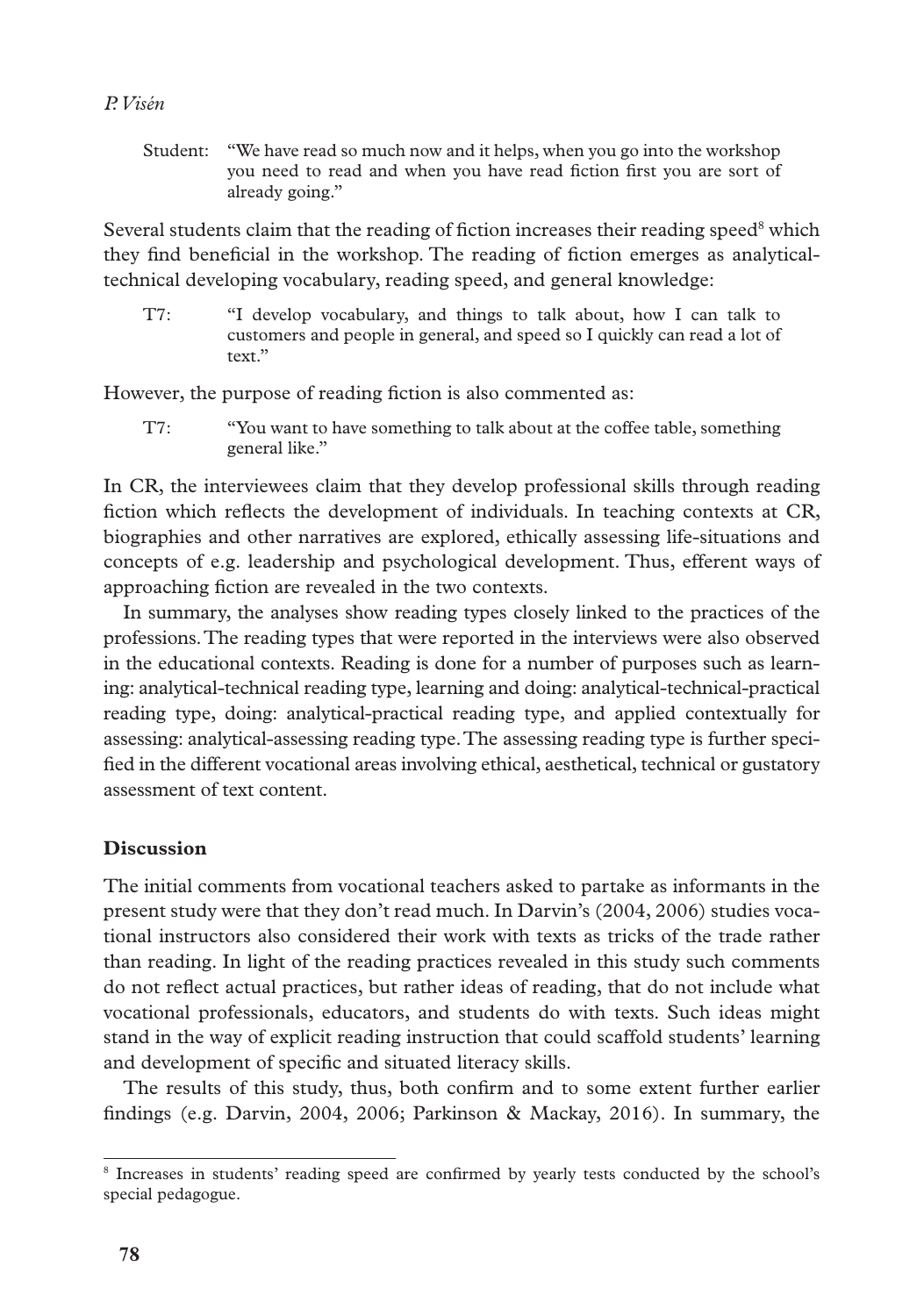results of the present study show that vocational literacy practices depend on a plethora of texts, entail collective reading, pendulum-reading, dynamic text movability, as well as specific reading types. This investigation, as Darvin's (2006), draws from interviews with and observations of informants working as vocational teachers. These informants can be considered literacy experts due to both training and experience in their respective vocations. Consequently, the interviews reveal vocational reading practices, while the observations show how vocational reading literacy practices are acted out in Swedish upper secondary school. The observations are limited to one group each in only four programs. The article, therefore, presents no generalisable claims, but rather give examples of situated vocational disciplinary reading literacies. Nevertheless, these examples can be assumed to resemble conventionalised ways of using text (cf. Hellne-Halvorsen, 2014).

## **What can the texts that are read tell us about vocational disciplinary literacy?**

When investigating the first research question about what is read the results reveal a variety of texts. The texts in the study range from the general to the specific, from news articles to work instructions and popular science, and are often complex (cf. Buch, 2015, 2020; Danielsson & Selander, 2014). The plethora of texts indicates that reading has several functions in the vocations. Further, the wide range tells us that functional vocational literacy demands of the reader to comprehend subject content expressed in diverse text categories and genres exploring developments and questions related to the field. The range of texts also indicates how disciplinary texts are distributed within the triangle between academy, workplace, and society (cf. Airey, 2011). One example is how T7 as a car mechanic reads academic text to understand the science of steering systems, service handbooks for repair instructions in the workshop, and debate articles about self-driving cars, claiming that he needs all to function with authority in his field.

## **What can the reading events and text movability tell us about vocational disciplinary literacy?**

To answer the second research question about how reading is done and talked about, two analytical tools were used, reading literacy events and text movability. The study shows situated ways of reading that form and are formed by the specific contexts (cf. Barton, 2007). The reading literacy events, including skimming to search information, careful linear reading, as well as collective reading which builds shared knowledge, are both similar to and diverge from more academic literacies. Regarding the authority of the texts, historians consider author's perspective, while chemists consider how recent the text is (Shanahan & Shanahan, 2008). This article shows how the experts from CR, RF, and VT approach texts critically considering authorial voice in order to assess reliability, while reading critically in InT, RF, and VT also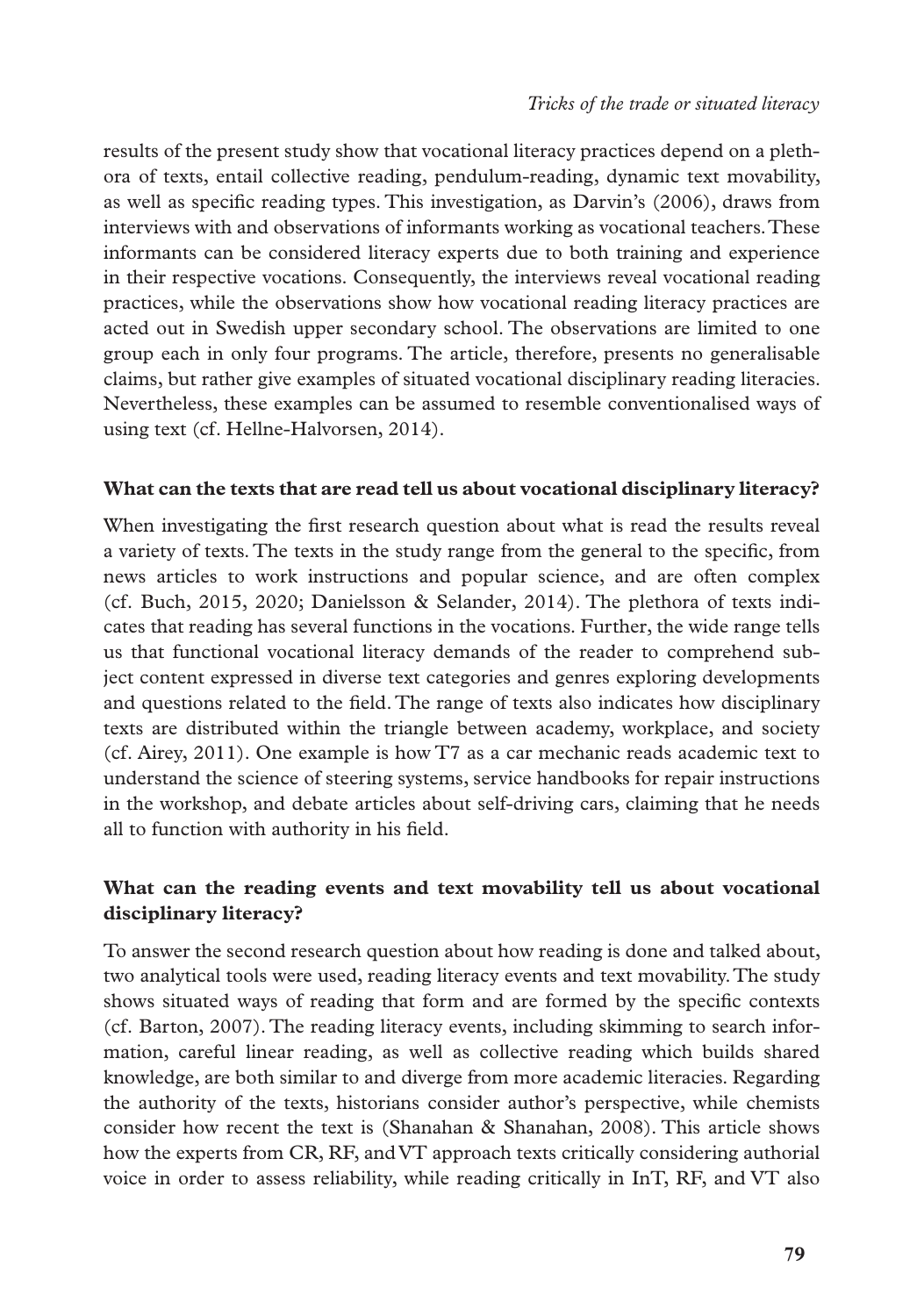means examining correctness and workability. Assessment of content and authorial perspective in the use of parallel texts in different categories indicate informed and multifaceted critical reading (cf. Hicks & Steffel, 2012). At the same time, deconstructive ways of reading indicate reading as creative and three-dimensional processes building understanding for process and product.

The present study also shows the use of pendulum-reading, a pendular movability between text and task, as a central aspect of vocational literacy practices. Pendulum-reading is an intrinsic part of work practice and indicates an interrelationship between text-interpretation and hands-on work. Pendulum-reading may be compared to how chemists go back and forth between different representations (Shanahan & Shanahan, 2008). However, the transaction that takes place in vocational pendulum-reading is one where the understanding of the text content materialises in process and product.

The text movability (Hallesson & Visén, 2018; Liberg et al., 2012; Visén, 2015), which is of all three types and in several dimensions, indicates how knowledge is built through reading. Text content is explored in text-based dimensions, as vocabulary, by summarising, as well as by generalising and critically examining whether content will lead the reader correctly in the work process. Thereby readers are: "taking an informed and multifaceted stance in relation to the text" (cf. Hicks & Steffel, 2012, p. 129). Text content is also explored associatively, synthesising it with previous knowledge and experience from the workplace. Interactive movability discussing author's perspective, genre, and text category emerges as crucial e.g. in the ability to find reliable texts and to apply functional ways of reading. The automotive technology interviewees e.g. stress how a car mechanic needs to be a critical reader of debate articles and branch journals concerning new technology, and therefore read research and technical and physics literature to gain knowledge that can help see through opinion. Dynamic text movability through talking about texts in many ways is thus also an aspect of vocational literacy.

#### **What can the reading types tell us about vocational disciplinary literacy?**

The third research question about what purposes the reading fulfills is answered through analysing reading types. Darvin (2006) means that vocational educators read to solve problems, and Lindberg (2010) shows how vocational students read to accomplish tasks. In this study, the informants also talked about analytical-practical reading 'to do'. But, in addition to that, the results indicate a wider range of reading types. Much reading was described as building a bank of general knowledge within the field. Reading had both efferent and aesthetic aspects, as in InT when an aesthetically assessing reading type was applied. However, none of the reading types were fully aesthetic meeting the text as a work of art in itself (cf. Rosenblatt, 1995). All reading types originated in efferent ways of reading, were factual (cf. Josephson & Melander, 2003), analytically searching for certain answers in the text. Nonetheless, the reading types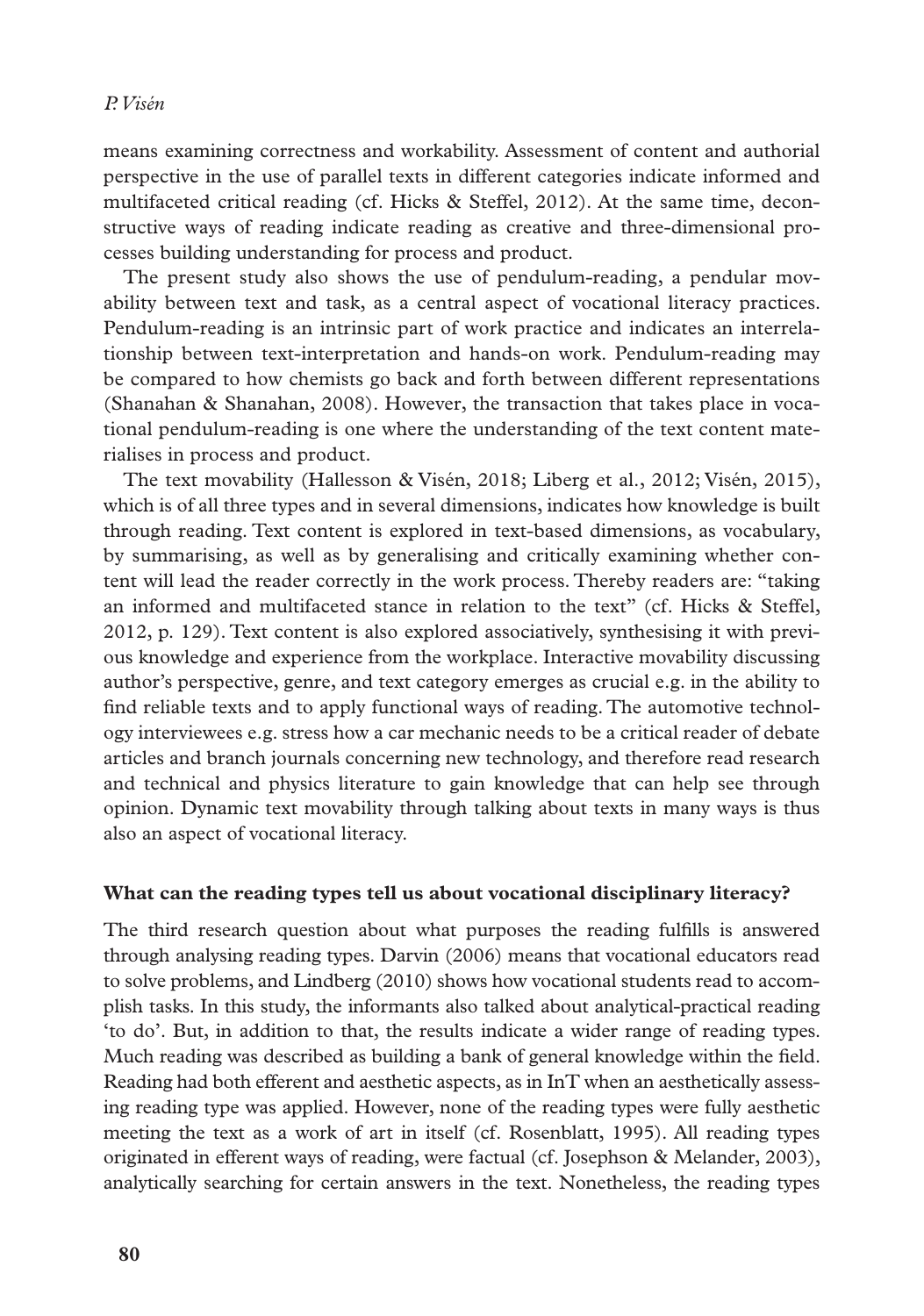were both text-oriented, grappling with the text as such, and individually-oriented (cf. Josephson & Melander, 2003), functioning to develop a professional identity.

Since analytical-assessing reading types can be specific in different practices and closely related to vocational purposes e.g assess forms and functions in a text in carpentry or tastes in cooking, it may pose a challenge to students, and teachers may, therefore, need to be more explicit.

The reading types that emerge in this study thus add to show the complexity and situatedness of vocational literacy.

#### **Conclusions**

To conclude, reading is a crucial and specialised aspect of vocational practice and of vocational education, and the reading literacy practices are complex. These reading practices require informed and critical readers, rather than the presumed uncritical vocational model readers e.g. Swedish subject text-books construct (cf. Lilja Waltå, 2016). Therefore it may be in place to challenge limiting ideas of texts, reading and readers in vocational education and contexts.

Furthermore, in the light of the complex literacies that emerge in the present study, it can be argued that vocational teachers need to teach the specific literacies. The disciplinary vocational literacies revealed in the present study are to varying extents made explicit to students. This might be due to the vocational teachers not having been given tools to teach e.g. pendulum-reading, dynamic ways of talking about texts, or critical reading. Also, in the educational contexts students are socialised into somewhat limited versions of the vocational disciplinary reading literacies the interviewees describe. This may be a necessary pedagogic recontextualisation of content and activity. At the same time it might be problematic, for instance if vocational students experiencing difficulties reading texts in the workplace-based learning tend to make use of school strategies like asking for help rather than independent strategies for reading (cf. Olofsson, 2011). That students are able to flexibly enter what Karlsson (2009) calls literacy roles and thus participate actively and functionally in different literacy events may be key both to successful problem-solving and to learning. Vocational disciplinary literacy teaching therefore should encompass ways of reading employed by expert readers (cf. Shanahan & Shanahan, 2008).

Having said that, for teaching to fully encompass vocational disciplinary reading literacy practices more knowledge is required. This study gives an overview of some aspects of the complexity of vocational reading literacies and vocational disciplinary reading literacies in school contexts. Nevertheless, questions remain. Disciplinary literacies in vocational education need to be further researched, and in more detail, e.g. literacy aspects of the variety of subjects, as well as multimodal and multilingual aspects noted in this study remain to be studied. Also, closer case-studies of how reading literacy practices may be specific to the different vocational programmes would contribute both to vocational education as well as to the field of disciplinary literacy.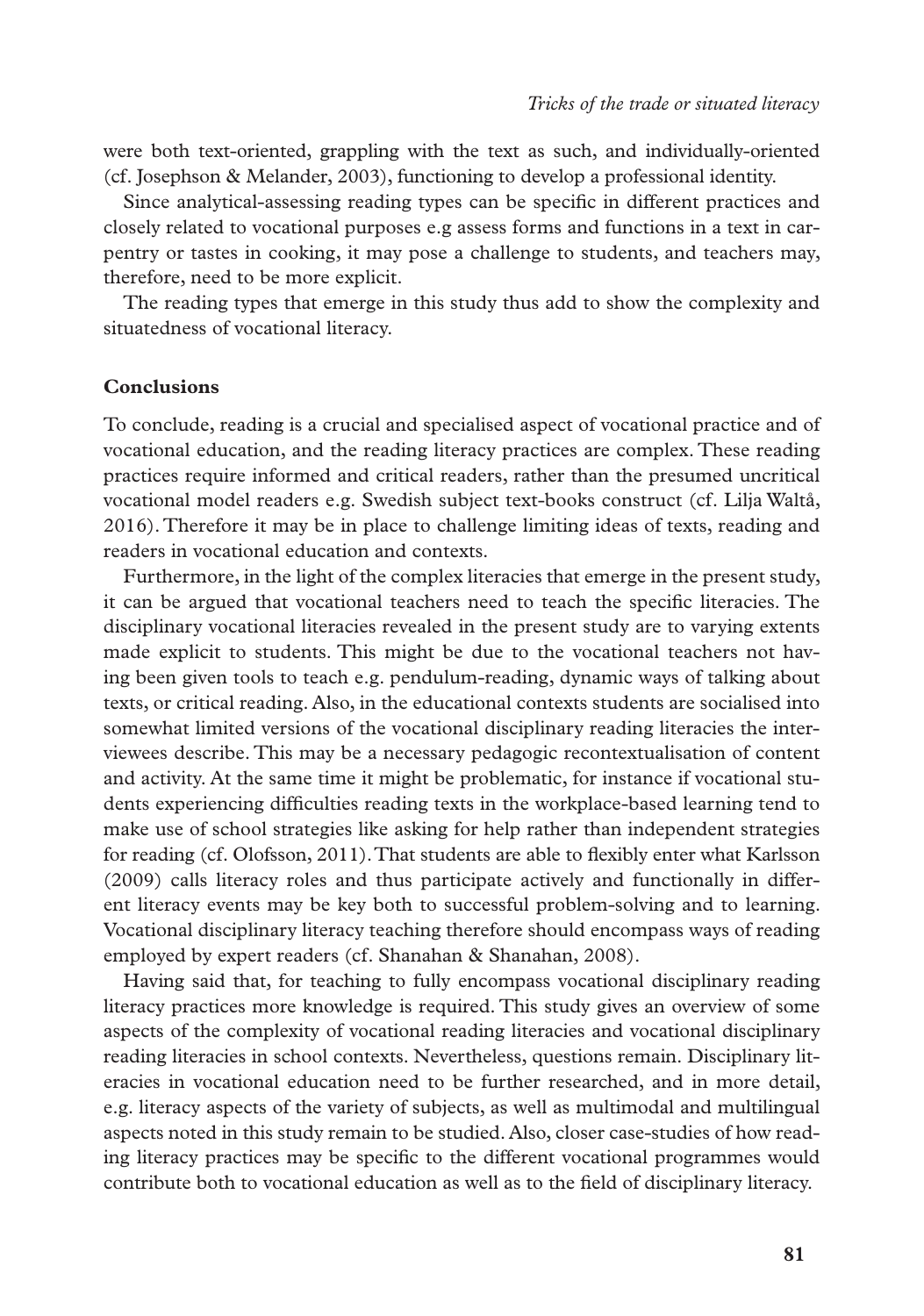#### **Author biography**

Pia Visén, PhD, holds a position as senior lecturer at the department for language education at Stockholm University. Her research interests include disciplinary literacy, text talks, reading, and upper secondary school vocational literacies. She is currently part of a four year research project funded by the Swedish Research Council, "Läsmetoder under lupp". The main aim of the project is to provide tools to illuminate how different approaches to working with texts in various school subjects create different conditions for students' disciplinary reading literacy and literacy development.

#### **References**

Airey, J. (2011). The disciplinary literacy discussion matrix: A heuristic tool for initiating collaboration in higher education. *Across the Disciplines*, *8*(3), 1–9. https://doi.org/10.37514/ATD-J.2011.8.3.18

Barton, D. (2007). *Literacy: An introduction to the ecology of written language*. (2. ed.) Blackwell.

- Buch, B. (2015). *Tekster og genrer på erhvervsuddånnelserne med særligt henblik på overgången frå grundskole til erhvervsuddånnelse*. [Diss.]. Aarhus University.
- Buch, B. (2020). Using SFL as a powerful tool for analyzing multimodal texts from vocational education. *Globe: A Journal of Language, Culture and Communication*, *10*, 67–81.

Danielsson, K., & Selander, S. (2014). *Se texten!: Multimodala texter i ämnesdidaktiskt arbete*. (1. ed.) Gleerup.

- Darvin, J. (2004). *Are we being taught to punch the clock? Politics and situated literacy in one vocational high school*. [Diss.] Hofstra university Hempsted.
- Darvin, J. (2006). "On reading recipes and racing forms": The literacy practices and perceptions of vocational educators*. Journal of Adolescent & Adult Literacy*, *50*(1), 10–18. https://doi.org/10.1598/JAAL.50.1.2

Hallesson, Y., & Visén, P. (2018). Intertextual content analysis: An approach for analysing text-related discussions with regard to movability in reading and how text content is handled. *International Journal of Research & Method in Education*, *41*(2), 142–155. https://doi.org/10.1080/1743727X.2016.1219981

Halliday, M. A. K. (2014). *Halliday's introduction to functional grammar*. (4. ed.). Routledge.

Hellne-Halvorsen, E. B. H. (2014). *Skrivepraksiser i yrkesfaglige utdanningsprogrammer.* [Diss.] University of Oslo.

- Hicks, T., & Steffel, S. (2012). Learning with text in English language arts. In T. L. Jetton & C. Shanahan (Eds.), *Adolescent literacy in the academic disciplines: general principles and practical strategies* (pp. 120–153). The Guilford Press.
- Hållsten, S. (2008). *Ingenjörer skriver: Verksamheter och texter i arbete och utbildning*. [Diss.] Stockholm University.
- Ivanic, R., Edwards, R., Barton, D., Martin-Jones, M., Fowler, Z., Hughes, B., Manion, G., Miller, K., Satchwell, C., & Smith, J. (2009). *Improving learning in college: Rethinking literacies across the curriculum*. Routledge.

Janks, H. (2010). *Literacy and power*. Routledge.

- Josephson, O., & Melander, B. (2003). Läsare och läsarter. In B. Englund & P. Ledin. (Eds.), *Teoretiska perspektiv på sakprosa*. Studentlitteratur.
- Kabel, K. Gissel, S. T., & Carlsen, D. (2009). *Læsbare læremidler*. EUD. Læremiddel.dk & Nationalt Videncenter for Læsning.
- Kakela, J. (1993). The vocational interactive reading project: Working with content area specialists. *Journal of Reading*, *36*(5), 390–396.
- Karlsson, A-M. (2009). Positioned by reading and writing literacy practices, roles, and genres in common occupations. *Written Communication*, *26*(1), 53–76. https://doi.org/10.1177/0741088308327445
- Karlsson, A-M. (2012). *En arbetsdag i skriftsamhället: Ett etnografiskt perspektiv på skriftanvändning i vanliga yrken.* (2. ed.) Språkrådet.
- Liberg, C., af Geijerstam, Å., Folkeryd, J. W., Bremholm, J., Hallesson, Y., & Holtz, B. M. (2012). Textrörlighet ett begrepp i rörelse. In S. Matre & A. Skaftun. (Eds.), *Skriv! Les! 1. Artikler fra den første nordiske konferansen om skriving, lesing og literacy* (pp. 65–80). Akademika forlag.
- Lillis, T. (2008). Ethnography as method, methodology, and "Deep Theorizing". Closing the gap between text and context in academic writing. *Written Communication, 25*(3), (pp. 353–387). [https://doi.org/](https://doi.org/10.1177/0741088308319229) [10.1177/0741088308319229](https://doi.org/10.1177/0741088308319229)